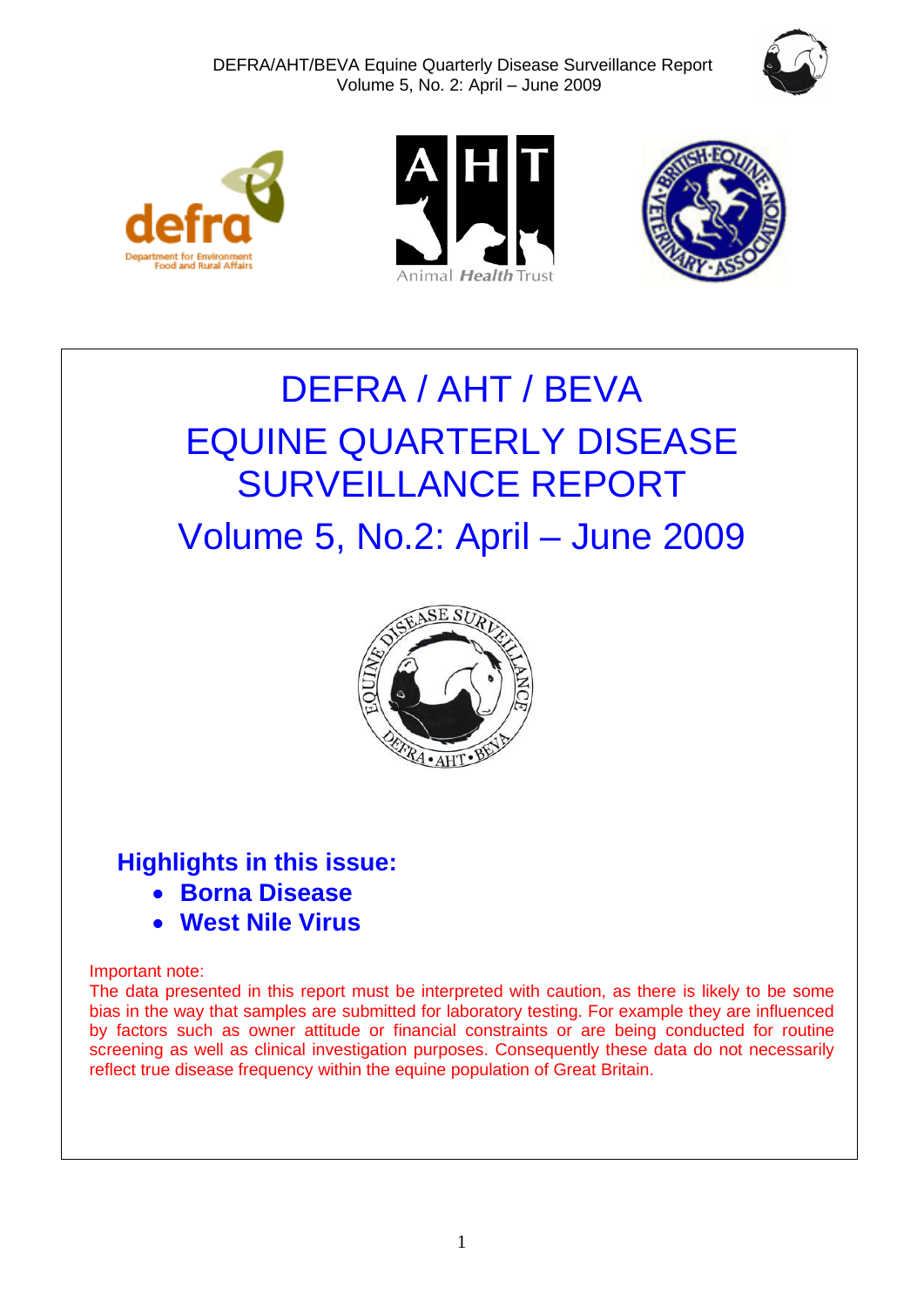

# **TABLE OF CONTENTS**

| <b>INTRODUCTION</b>                                                   | 3        |
|-----------------------------------------------------------------------|----------|
| <b>VIROLOGY DISEASE REPORT FOR THE SECOND QUARTER OF 2009</b>         | 6        |
| <b>VIROLOGICAL DIAGNOSES FOR THE SECOND QUARTER OF 2009</b>           | 7        |
| <b>FOCUS ARTICLE: BORNA DISEASE</b>                                   | 9        |
| <b>FOCUS ARTICLE: THE IMPORTANCE OF WEST NILE VIRUS LINEAGE</b>       | 12       |
| <b>BACTERIOLOGY DISEASE REPORT FOR THE SECOND QUARTER 2009</b>        | 16       |
| <b>TOXIC AND PARASITIC DISEASE REPORT FOR THE SECOND QUARTER 2009</b> | 17       |
| <b>REPORT ON POST MORTEM EXAMINATIONS FOR THE SECOND QUARTER 2009</b> | 18       |
| <b>EAST ANGLIA</b><br><b>HOME COUNTIES</b>                            | 18<br>20 |
| <b>SOUTH WEST</b>                                                     | 21       |
| <b>SCOTLAND</b>                                                       | 21       |
| <b>NORTHERN IRELAND</b>                                               | 21       |
| <b>ACKNOWLEDGEMENTS</b>                                               | 22       |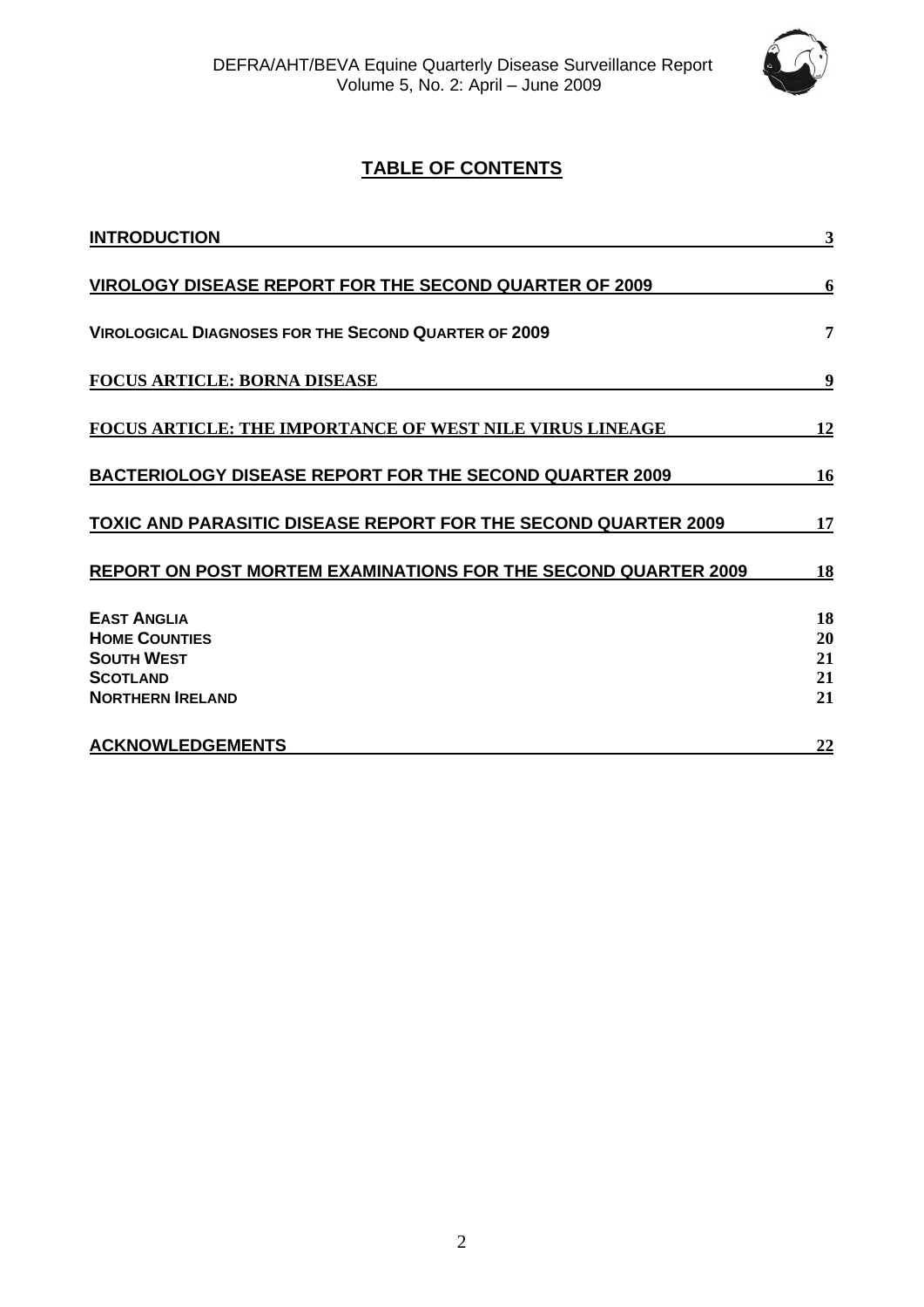

#### **Introduction**

<span id="page-2-0"></span>Welcome to the second quarterly equine disease surveillance report for 2009 produced by Department of Environment, Food and Rural Affairs (Defra), British Equine Veterinary Association (BEVA) and the Animal Health Trust (AHT). Regular readers will be aware that this report collates equine disease data arising from multiple diagnostic laboratories and veterinary practices throughout the United Kingdom giving a unique insight into equine disease occurrence on a national scale. We would like to acknowledge the contribution of four laboratories which have reported their data for the first time to us.

#### **National disease occurrence**

The UK's Department for Environment, Food and Rural Affairs (Defra) gave notice on 29th July 2009 of confirmation of isolation of *Taylorella equigenitalis* from one subclinically infected stallion with no known sexual contact with the other 23 horses at premises near Bishops Stortford, Hertfordshire, England. The stallion entered the United Kingdom from mainland Europe one month ago. The stallion was clinically healthy and was swabbed for **contagious equine metritis (CEM)** as part of a pre-export procedure. The test results were positive with diagnosis by agent isolation and PCR by the UK's OIE reference laboratory for CEM at the Veterinary Laboratories Agency, Bury St. Edmunds. From available information, the stallion has not been involved in any breeding activities (covering mares or donating semen) since moving to the United Kingdom. Investigations and control measures including movement restrictions are on-going. (copy) The detailed report can be found at

[http://www.oie.int/wahis/public.php?page=single\\_report&pop=1&reportid=8330](http://www.oie.int/wahis/public.php?page=single_report&pop=1&reportid=8330)

### **International disease occurrences**

A dead crow which tested positive for **West Nile Virus (WNV)** was found in Ontario, Canada and initially caused some trouble in the UK at the end of July as the bird was first wrongly reported by the internet platform "promed" to have been found in London's East End. West Nile Virus is endemic in Ontario, but not in the UK. Earlier on this year Defra has published a qualitative risk assessment on WNV, which specifically addressed the likelihood of the introduction of WNV from abroad to the UK (http://www.defra.gov.uk/animalh/diseases/monitoring/riskassess.htm). Within this context Katherine Edgar from Defra has contributed a focus article on….

In the United States, as of 10 August 2009, a total of 21 stallions and five mares have now been confirmed as positive for *Taylorella equigenitalis* **(CEMO).** There were two new cases since the last quarterly disease report: At the end of May a Dutch Warmblood stallion which was imported into the United States in 2000 and epidemiologically linked to the Wisconsin outbreak, was confirmed positive through test-breeding for Taylorella equigenitalis (CEMO). At the same time an Arab gelding (stallion in 2007), also linked to the Wisconsin outbreak, was confirmed positive for Taylorella equigenitalis.

The event is continuing as reported by the OIE [\(Click here,](http://www.oie.int/eng/en_index.htm) please see also previous reports Vol. 4, No. 4 and Vol. 5, No. 1).

At the beginning of June 2009 16 new outbreaks with 209 cases of **equine influenza** were reported in the North and North West of India, giving a total of 38 outbreaks throughout India since July 2008 (see also previous reports Vol. 4, No. 4 and Vol. 5, No.1).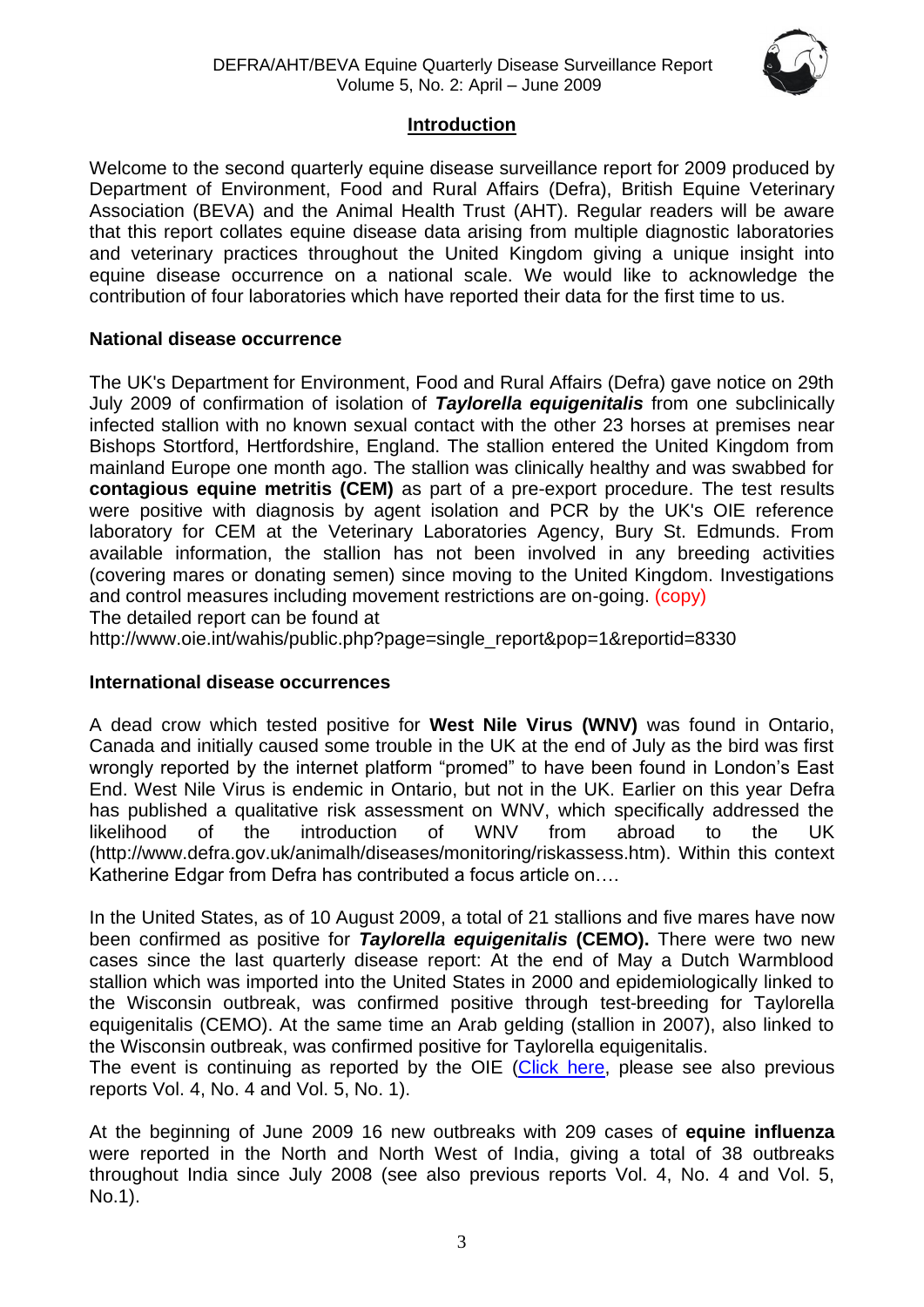

At the beginning of June 2009 an outbreak of **Equine piroplasmosis (***Theileria equi***)** was reported in Missouri, U.S. The affected index horse was a seven-year-old quarter horse gelding which was purchased six months ago and stood on a yard with 66 other equides. The affected horse was isolated and the whole yard was placed under quarantine. Six additional horses were confirmed as positive for *Theileria equi.*

Five of the seven positive horses were euthanized while two positive horses were illegally removed from the premises. No treatment of affected horses was allowed and a stamping out policy of positive animals was applied. Transmission is believed to have resulted from the use of shared needles for medication and not through ticks (www.oie.int).

Only the United States, Canada, Australia, Japan, England, Iceland and Ireland are not considered to be endemic areas. With regards to the World Equestrian Games in Kentucky in 2010, where piroplasmosis positive horses will be allowed to compete, an information document has been prepared by the Veterinary Services of the U.S. Department of Agriculture

(http://www.aphis.usda.gov/animal\_health/animal\_diseases/piroplasmosis/downloads/ep\_ 2010\_weg\_wp.pdf).

On 29<sup>th</sup> May 2009 a horse in Texas was found to have swelling and vesicular lesions on the muzzle. About ten days later **Vesicular Stomatitis (VS)** was confirmed by competitive ELISA and complement fixation test at the National Veterinary Services (NVSL) and the affected horse was placed under quarantine. None of the three in-contact horses and the ruminants on the property showed any clinical signs. The serotype involved was classified as New Jersey. This was the nation's first case of VS for 2009. As of 11<sup>th</sup> August a total of five outbreaks (two in Texas, five in New Mexico) involving seven cases and 22 susceptible animals have been diagnosed in the U.S. Positive animals were placed under quarantine and were released 21 days after the lesions of all animals on the premises had healed. General control measures include quarantine and control of arthropodes, but vaccination is prohibited and there is no treatment of affected animals except supportive [\(www.oie.int\)](http://www.oie.int/). As of  $19<sup>th</sup>$  August 2009 the event was confirmed as closed.

Horses are often the first animals to be confirmed with VS. This helps in differentiating between VS and foot-and-mouth disease (FMD), the main concern if vesicular lesions are seen in cloven-hoofed animals as horses are not susceptible to FMD. Defra has published a preliminary outbreak assessment for the current disease outbreak:

<http://www.defra.gov.uk/animalh/diseases/monitoring/pdf/vs-horses-usa-090618.pdf>

On the 8th of August 09 a horse died due to a **Hendra virus (HV)** infection on a stud farm in Queensland, Australia. The natural hosts for HV are flying foxes (fruit bates), which can spread HV to horses and rarely to humans. It was first isolated in 1994 in a stable in Hendra, Brisbane. The onset is acute and there is almost always rapid progression to death associated with fever and respiratory or neurological signs. Human infections, sometimes resulting in death, have occurred from handling infected horses. For more information please see:

[http://www.dpi.qld.gov.au/cps/rde/dpi/hs.xsl/4790\\_11127\\_ENA\\_HTML.htm](http://www.dpi.qld.gov.au/cps/rde/dpi/hs.xsl/4790_11127_ENA_HTML.htm)

**Eastern Equine Encephalitis** was confirmed in several States of the U.S. including Georgia, Louisiana, Florida, Missouri, Virginia, Texas and North Carolina. The virus is endemic to the bird population but is transferred to horses and humans through the bite of mosquitoes. It is fatal in 90% of cases, but there exists a vaccine for efficient prevention in equides (www.promedmail.org).

#### **Defra news**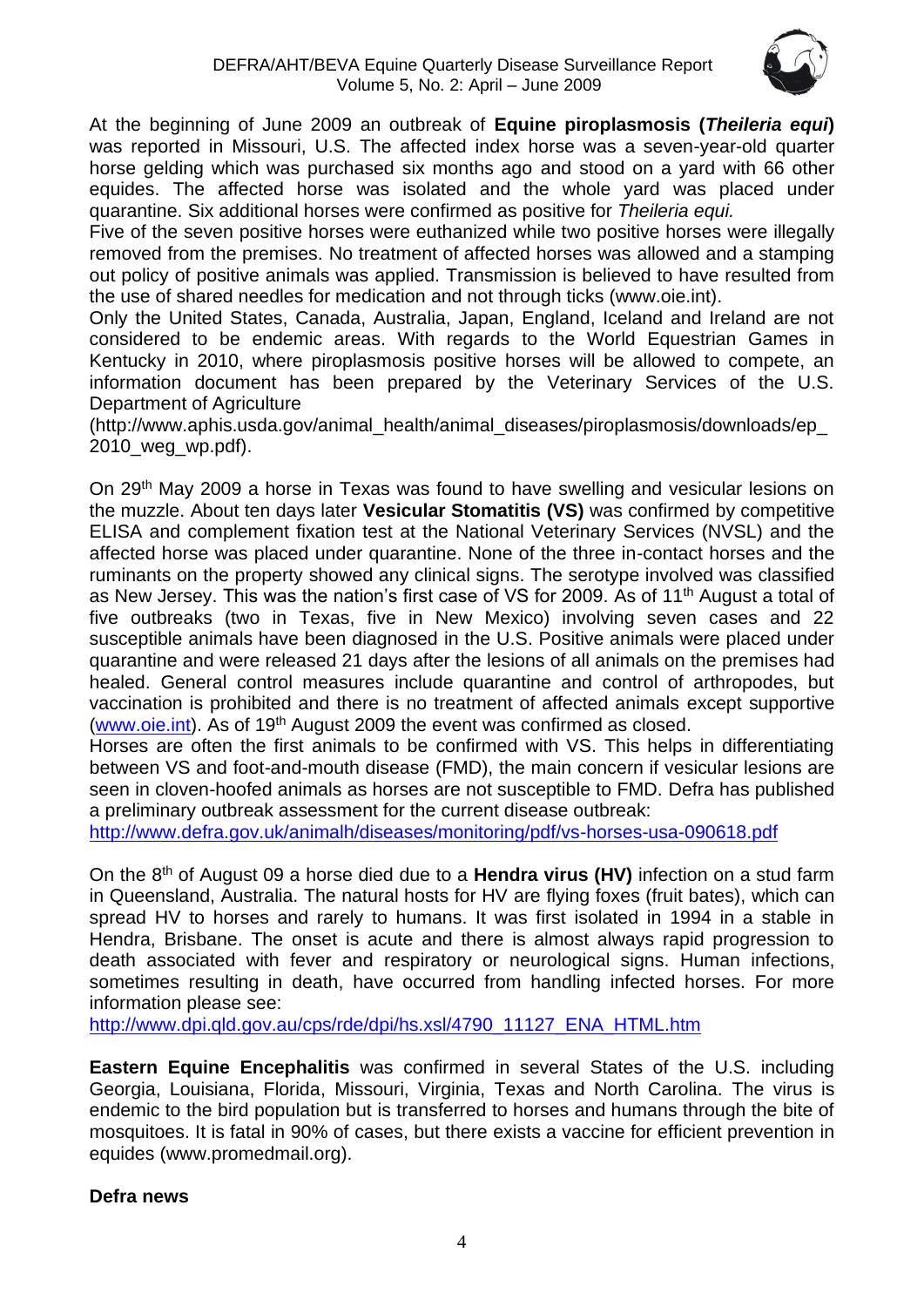

#### **Focus articles**

In this report we are pleased to include two focus articles. As mentioned above, Katherine Edgar from Defra has prepared an overview on West Nile Virus lineages and Dr Maria Puorger and Professor Felix Ehrensperger from the Institute of Veterinary Pathology, Vetsuisse Faculty, University of Zurich present a report about Borna Disease. We reiterate that the views expressed in these focus articles are the authors' own and should not be interpreted as official statements of Defra, BEVA or the AHT.

Access to all of the equine disease surveillance reports can be made on a dedicated page on the Animal Health Trust website at [http://www.aht.org.uk/equine\\_disease.html](http://www.aht.org.uk/equine_disease.html) or via the BEVA and Defra websites:

<http://www.beva.org.uk/>

<http://www.defra.gov.uk/animalh/diseases/vetsurveillance/species/horses/index.htm>

We would remind readers and their colleagues that a form is available on the AHT website for registration to receive reports free of charge, via e-mail, on a quarterly basis. The link for this registration form is available via

[http://www.aht.org.uk/equine\\_disease\\_registration.html.](http://www.aht.org.uk/equine_disease_registration.html)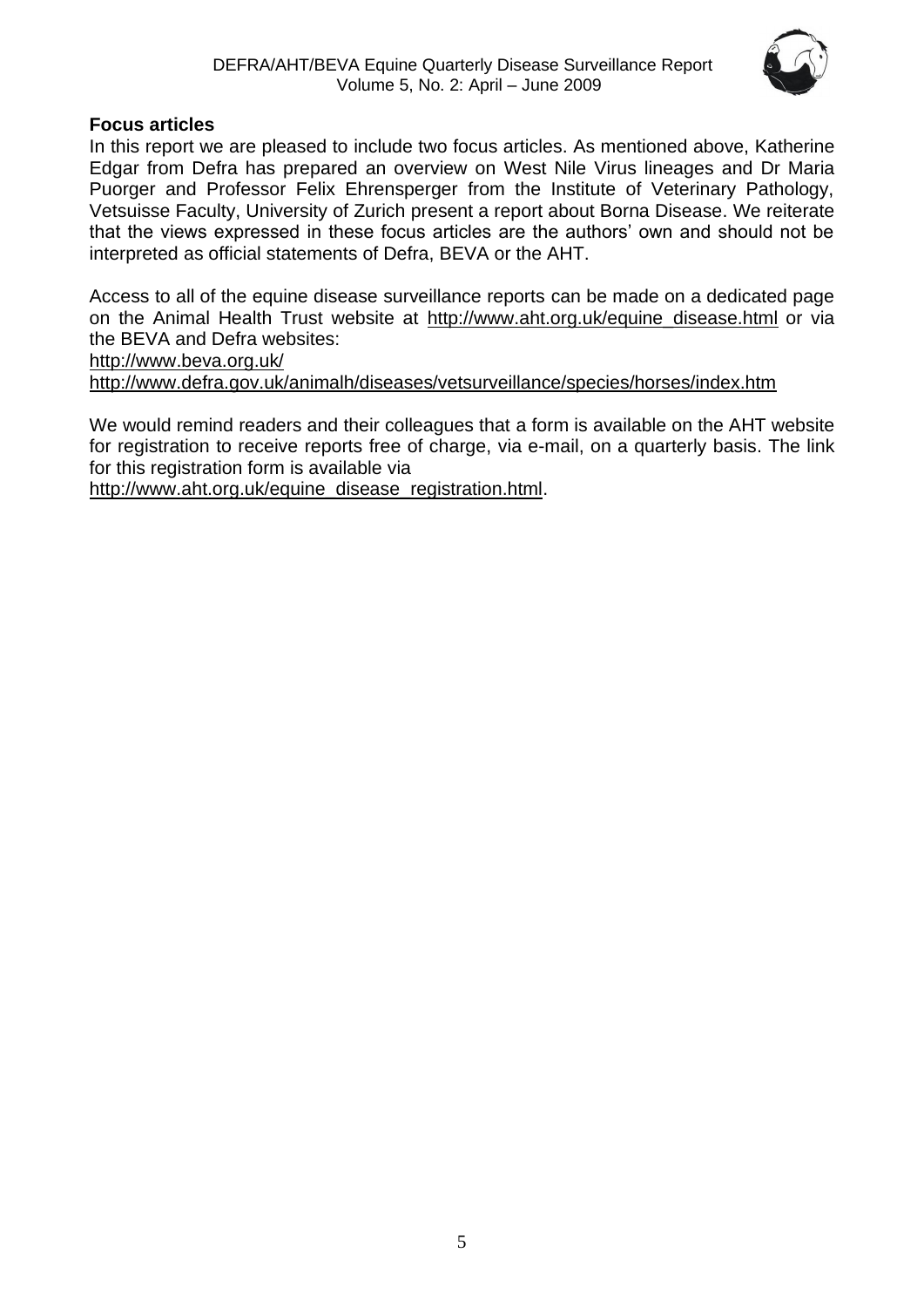

#### **Virology Disease Report for the Second Quarter of 2009**

<span id="page-5-0"></span>The results of virological testing for April to June 2009 are summarised in Table 1 and include data relating to Equine Viral Arteritis (EVA), Equine Infectious Anemia (EIA) and West Nile Virus (WNV) from the Veterinary Laboratories Agency (VLA), Weybridge. The sample population for the VLA is different from that for the other contributing laboratories, as the VLA's tests are principally in relation to international trade (EVA and EIA), although with recent Defra concessions VLA now provides testing for WNV as part of clinical work up of neurological cases on specific request and provided the local DVM has been informed.

|                          | <b>Number of</b><br><b>Samples Tested</b> | <b>Number Positive</b> | <b>Number of</b><br>Contributing<br>Laboratories |
|--------------------------|-------------------------------------------|------------------------|--------------------------------------------------|
| <b>Serological Tests</b> |                                           |                        |                                                  |
| <b>EVA ELISA</b>         | 3149                                      | 99#                    | 5                                                |
| <b>EVA VN</b>            | 1497                                      | $175*$                 | 3                                                |
| <b>VLA EVA VN</b>        | 293                                       | 11#                    | 1                                                |
| EHV-1/-4 CF test         | 669                                       | $13*$                  | 1                                                |
| EHV-3 VN test            | 1                                         | 1                      | 1                                                |
| ERV-A/-B CF test         | 242                                       | 9*                     | 1                                                |
| Influenza HI test        | 302                                       | $10*$                  | 1                                                |
| EIA (Coggins)            | 911                                       | 0                      | 4                                                |
| <b>EIA ELISA</b>         | 906                                       | 0                      | 4                                                |
| VLA EIA (Coggins)        | 71                                        | $\Omega$               | 1                                                |
| <b>VLA WNV (PRNT)</b>    | 0                                         | $\mathbf 0$            | 1                                                |
| Louping ill              | $\Omega$                                  | $\mathbf 0$            | 0                                                |
| <b>Virus Detection</b>   |                                           |                        |                                                  |
| EHV-1/-4 PCR             | 65                                        | 17                     | 1                                                |
| EHV-2/-5 PCR             | $\overline{2}$                            | $\Omega$               | 1                                                |
| Influenza NP ELISA**     | 201                                       | 9                      | 1                                                |
| Influenza Directigen     | 18                                        | $\Omega$               | 1                                                |
| Influenza VI in eggs     | $\Omega$                                  | 0                      | 1                                                |
| <b>EHV VI</b>            | 201                                       | 19                     |                                                  |
| <b>EVA VI/PCR</b>        | 1                                         | $\mathbf 0$            |                                                  |
| <b>VLA EVA VI/PCR</b>    | 10                                        | 0                      |                                                  |
| Rotavirus                | 111                                       | 50                     | 6                                                |

#### **Table 1: Diagnostic virology sample throughput and positive results for the second quarter 2009**

ELISA = enzyme-linked immunosorbent assay, VN = virus neutralisation, VLA = Veterinary Laboratories Agency, CF = complement fixation,

HI = haemagglutination inhibition, Coggins = agar gel immuno diffusion test, PCR = polymerase chain reaction, NP = nucleoprotein,

VI = virus isolation, EVA = equine viral arteritis, EHV = equine herpes virus, ERV = equine rhinitis virus, EIA = equine infectious anaemia

# = Seropositives include vaccinated stallions, \* = Diagnosed positive on basis of seroconversion between paired sera

\*\* = The relatively high number of NP ELISA tests performed is largely due to requirements for international equine movement. All horses travelling to Australia must now have 2 NP ELISA tests performed prior to travel. The figures above include tests performed for international trade purposes.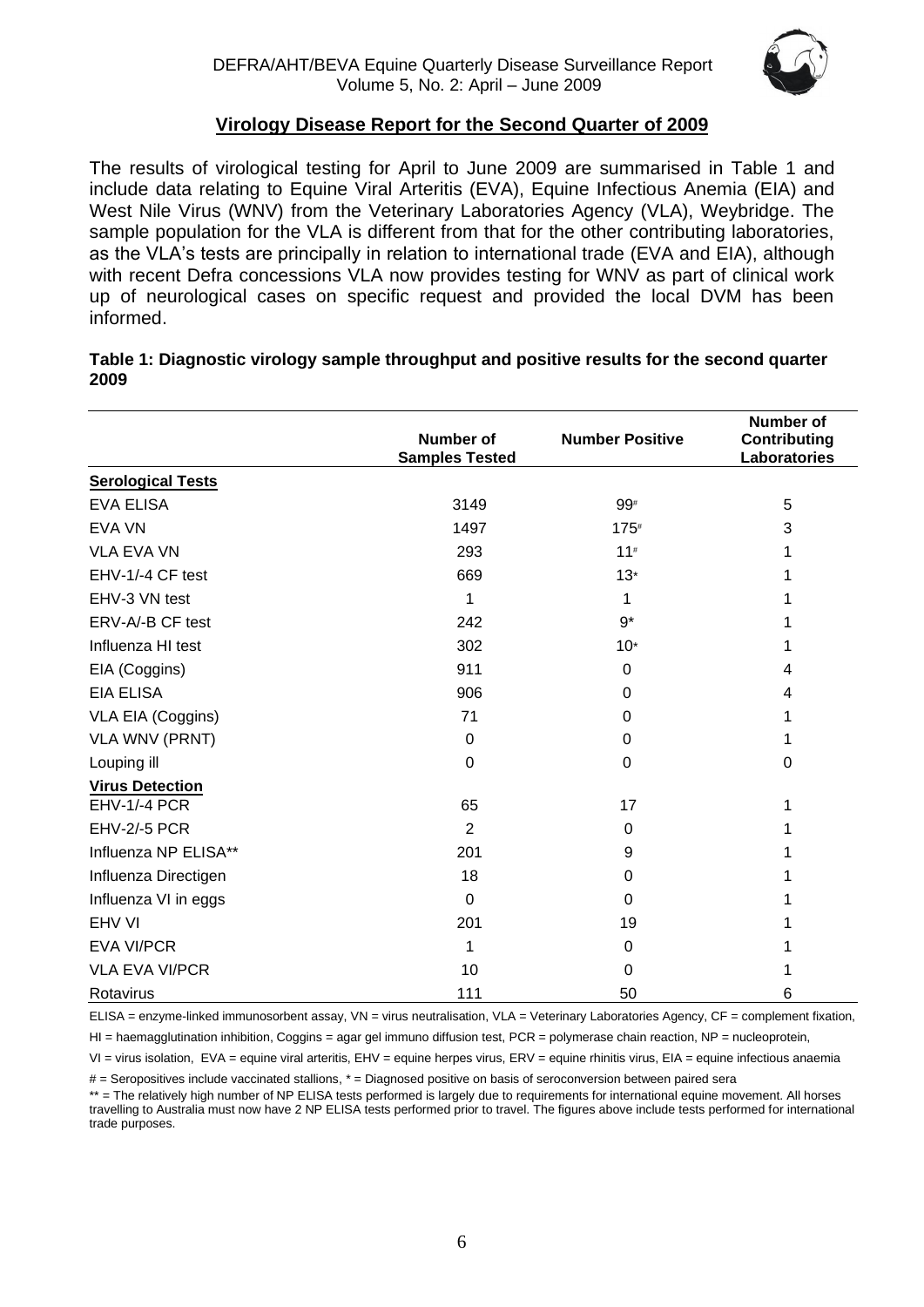

Of the 11 EVA VN positives detected by the VLA, two were export samples, one was an AI sample, two samples were from overseas, two others were diagnostic samples and four were private requests. The ten semen samples received for virus isolation were all negative for EVA virus isolation after three passages in RK13 cell culture and negative for EVA by the one-tube RT-PCR. They all were import-, export- or samples for private testing purposes.

The 71 agar gel immuno diffusion tests for EIA (AGID; Coggins) were conducted for international trade purposes and they were all negative. No testing for equine viral encephalitides was performed.

### <span id="page-6-0"></span>**Virological Diagnoses for the Second Quarter of 2009**

### **EHV-1 Abortions**

Sixteen cases of EHV-1 abortion have been diagnosed by histology, immunohistochemistry, PCR and/or virus isolation. This includes a foal which was born normally but developed respiratory complications and died at four days of age (diagnosis with immunohistochemistry on the foetal lung), an outbreak on a polo yard with a total of three abortions (only one with laboratory diagnosis of EHV-1; pregnant mares in contact with yearlings) and a farm with three stillborn foals (only one with laboratory diagnosis of EHV-1).

## **EHV-1 paralytic disease**

A mare presented off colour for a few weeks (was positive on strangles ELISA) and then developed mucopurulent nasal discharge and neurological signs (including incoordination). Histology of the brain showed changes consistent with viral encephalitis and PCR was EHV-1-positive on the brain tissue. No virus could be isolated from a NPS, brain tissue or CSF. All the 6 in-contacts were clinically fine but two of them showed a seroconversion to EHV-1 in the complement fixation-test. VI was negative on heparinised blood of the in-contacts with the exception of one sample where EHV-2 was isolated.

A five year old Welsh A gelding showed typical signs of paralytic EHV-1 infection including bilateral hind limb paresis, ataxia and urinary retention. Virus isolation on heparinised blood was negative but the pony showed a seroconversion to EHV-1 in the complement fixation-test. No other horses from the same premises were affected.

A nine year old thoroughbred gelding presented neurological signs including ataxia and urinary incontinence. EHV-1 was isolated from a heparinised blood sample. Serology also suggested recent contact with EHV. The horse recovered well with symptomatic treatment. Some of the 30 in-contacts at a riding school developed respiratory, but no neurological signs. The yard was isolated and no further cases were reported.

### **EHV-4 Respiratory infection**

One case of EHV-4 respiratory infection was reported this quarter.

# **EHV-2**

In a 20 year old TB mare EHV-2 was isolated from a NPS but not from heparinised blood sample.

In a two year old filly from a racing yard EHV-2 was isolated from heparinised blood but not from a nasopharyngeal swab. Paired serology for Influenza, EHV-1/-4, ERV A/B and Adenovirus did not show viral activity.

In a nine year old pony gelding and another animal EHV-2 was isolated from heparinised blood.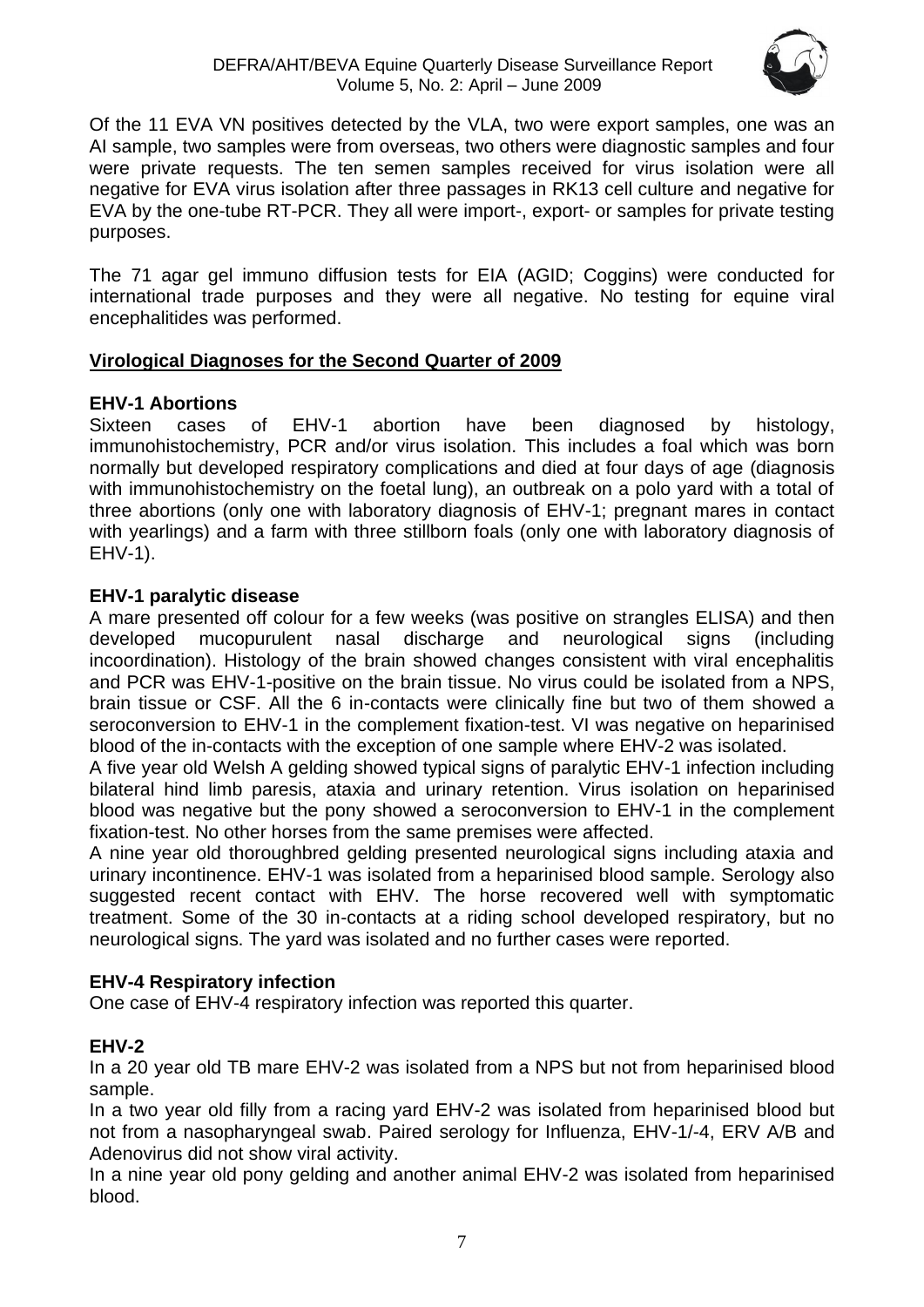

#### **Equine Influenza**

In Northumberland a 14 year old pony stallion which showed respiratory signs, tested positive for equine influenza by nucleoprotein ELISA on a nasopharyngeal swab. Subsequently influenza virus was isolated and sequenced. This pony has not been vaccinated against influenza for five years. The same pony tested also positive for *S.equi* by culture on a nasopharyngeal swab. It was the only flu case on the yard. It was not possible to do further virus analysis on this case.

In a trekking yard in Scotland equine influenza was diagnosed in four horses. The outbreak seemed to have started after a new horse was bought in from central Holland and started coughing two days after arrival. There were a total of eight affected horses and five in-contacts. The affected horses showed serous profuse nasal discharge, coughing at rest or occasional, glandular swelling, anorexia and pyrexia up to 105° F. The isolate belonged to clade 2 of the Florida sublineage of the American lineage of H3N8 equine influenza virus.

#### **EHV-3**

A mare with a positive EHV-3 titre on the virus neutralization test was reported to have developed pustules around the vulva after mating.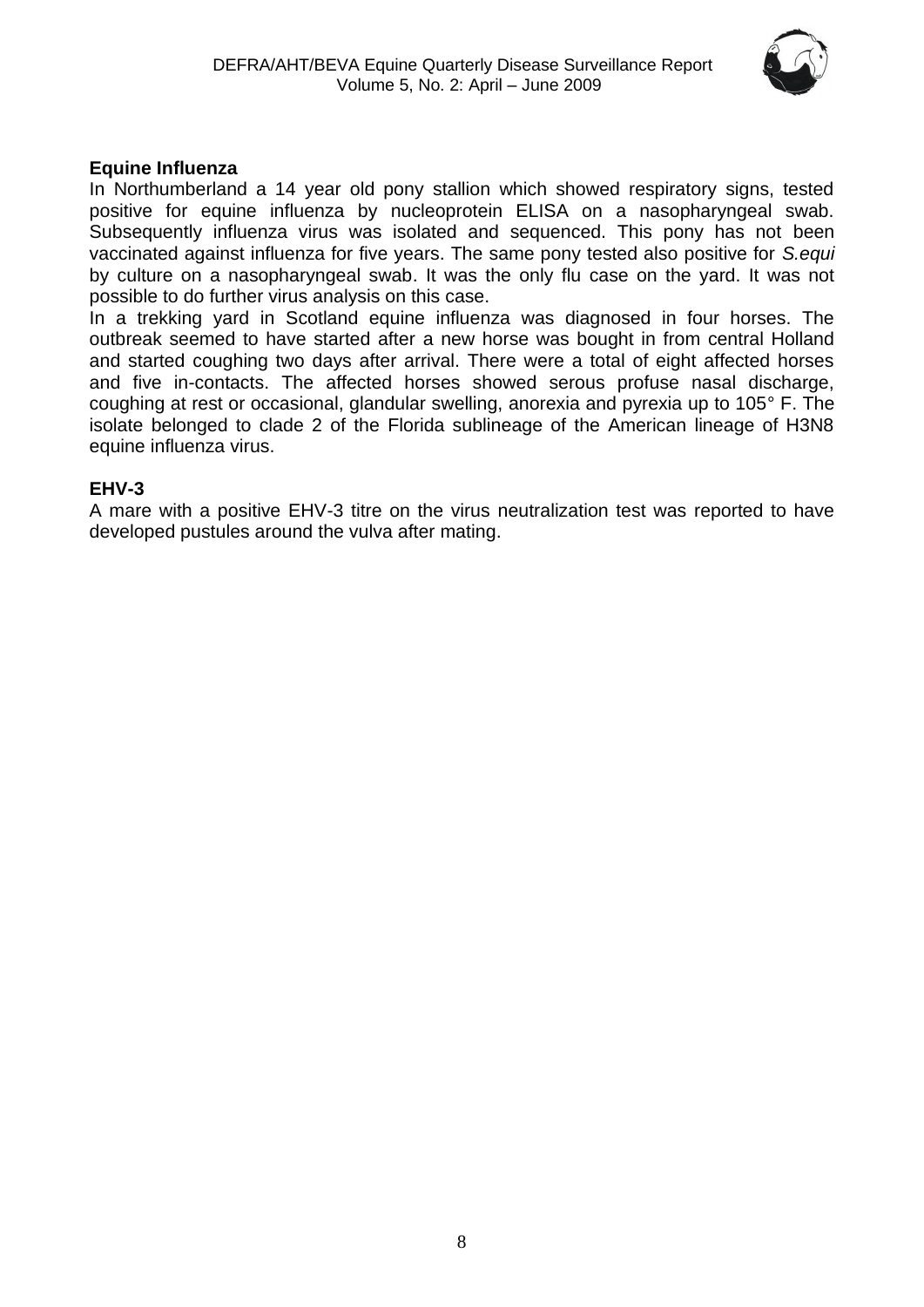

#### <span id="page-8-0"></span>**FOCUS ARTICLE: Borna Disease**

Maria Puorger, DVM (Zurich); Dr. med. vet. (Zurich) and Felix Ehrensperger, Prof. Dr. med. vet. (Zurich), Dipl. ECVP, Institute of Veterinary Pathology, Vetsuisse Faculty, University of Zurich

#### **Introduction**

Borna disease virus (BDV) is an enveloped virus with a negative-stranded non-segmented RNA genome of approximately 8.9 kb. It replicates and transcribes its genome in the nucleus and uses the cellular RNA splicing machinery to regulate gene expression. Mainly because of these features, BDV has been classified as the prototype virus of a newly established family, Bornaviridae, within the order Mononegavirales. BDV is the causative agent of Borna disease (BD), a mostly fatal meningoencephalitis originally detected among horses of Germany. Natural hosts of BDV are horses, sheep and other farm animals. Many other warm-blooded vertebrates ranging from rodents to non-human primates are susceptible to experimental infection with BDV. In these animals, BDV infection may either remain clinically inapparent, or it may lead to severe neurological abnormalities and eventually to death. Numerous studies with experimentally infected rats and mice have conclusively demonstrated that BD is caused by immunopathological mechanisms in which the antiviral T cell response results in neurological disorder.

#### **Borna disease in horses and sheep is restricted to central Europe**

BDV infections can result in neurological disease that mainly affects horses and sheep in certain areas of Germany. The endemic area also includes parts of the upper Rhine valley between Switzerland, Austria and the Principality of Liechtenstein. Between 1894 and 1896 a large epidemic of BDV-induced disease occurred among cavalry horses in the town of Borna in the state of Saxony (Germany). The disease and its inducing viral agent are named after the location of this first documented large outbreak. In recent years, the number of animals diagnosed with classical BD was relatively low, usually affecting less than a total of 100 horses and 100 sheep each year. To our knowledge, until very recently, no confirmed cases of BD had been reported in horses or sheep outside the endemic areas described above. The exception is a BD case in a horse from eastern Austria. Unlike infected animals from the classical endemic areas, this horse was shown to be infected with a novel genotype of BDV. Serological studies in horses outside the known endemic regions (Italy, Finland, Iran...) indicate that BDV could be more widespread.

Regarding the seasonal incidence of natural BD cases, the figure below shows the distribution of 107 BD cases in Switzerland, which had been diagnosed at the Institute of Veterinary Pathology in Zurich (47 horses, 46 sheep; not included in the graphic are 4 donkeys, 2 mules, 3 goats, 2 cows, 2 rabbits and 1 cat) during the last 30 years (1976 until today).

The figure shows a peak during the summer months, but there are as well cases during the other months. So the question aroused if this appearance would correlate with the occurrence of possible vector populations. However the incubation time is supposed to be up to several months, which might explain BD cases occurring in wintertime.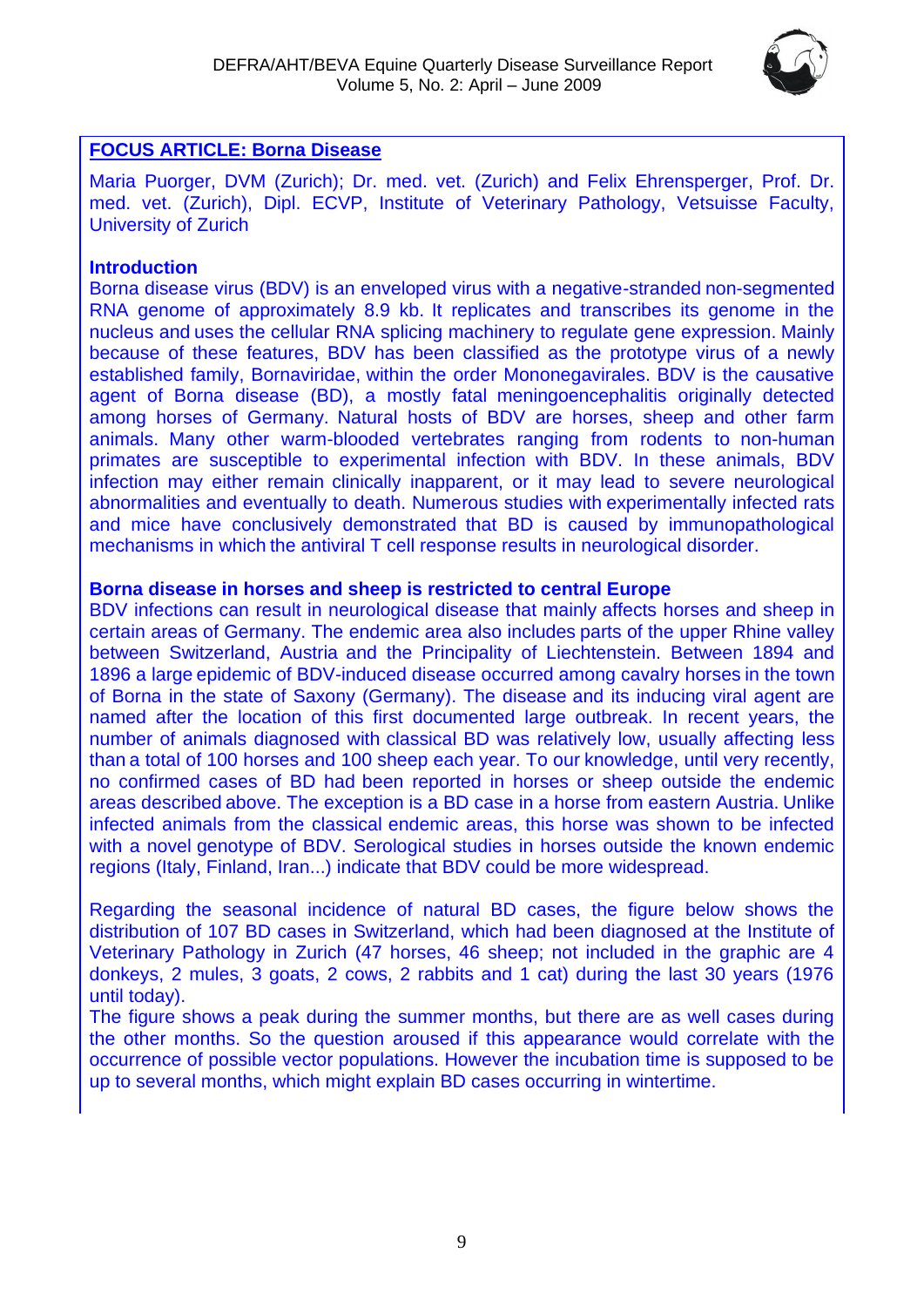DEFRA/AHT/BEVA Equine Quarterly Disease Surveillance Report Volume 5, No. 2: April – June 2009





#### **Diagnosis of Borna disease**

Reliable intra vitam diagnosis of BD is difficult. Horses and sheep with BD exhibit a variety of clinical symptoms, predominantly behavioural abnormalities, apathy and movement disorders, which are not specific for BD but may also be seen in animals infected with other microorganisms that invade the CNS. Cerebrospinal fluid (CSF) of animals with BD may display pathological alterations, such as increased protein content and mononuclear pleocytosis. However, these changes are not specific for BD but rather represent nonspecific indicators of viral meningoencephalitis. BDV-specific antibodies in serum and/or CSF are better indicators. Among the currently used methods of detecting these antibodies, indirect immunofluorescence assay (IFA) appears most reliable. The percentage of horses and sheep with confirmed BD that scored positive in this serological assay varied considerably between different studies. For these reasons, intra vitam examination alone can usually not provide firm proof of BD. Post-mortem confirmation by histological analysis of brain tissue is required.

Histologically, variable degrees of encephalitis are observed in brains of animals with BD. Lymphocytic infiltrations are usually most prominent in the hippocampus, the brain stem and in parts of the cerebral cortex. Inflammation is usually absent or less prominent in the cerebellum. CD4<sup>+</sup>T cells are predominantly present at perivascular sites, whereas CD8<sup>+</sup> T cells are found both in the perivascular cuffs and in the brain parenchyma. To clearly distinguish BD from encephalitis induced by other viruses, it is mandatory to prove that BDV infection of the CNS has occurred. Traditionally, Joest-Degen inclusion bodies in nuclei of infected neurons have served as BDV-specific markers, but they cannot consistently be seen by routine histology in brains of diseased animals.

RT–PCR or RT-nested PCR analysis of native or formalin-fixed brain tissue is a sensitive alternative technique that may be used to confirm the clinical diagnosis of BD.

#### **Borna disease in other animals**

BD is not strictly limited to horses and sheep, although the frequency at which other animals get the disease appears to be very low. BDV was found in donkeys, goats and cattle with neurological disease and strong lymphocytic infiltrations of the CNS. Some of the diseased bovines were from farms in regions of Germany in which BD is not endemic in horses and sheep. BDV antigen and infectious virus was shown to be present in the CNS of two rabbits with neurological disease which originated from the endemic region in Switzerland. An earlier report described the isolation of BDV from the brain of a rabbit with neurological disease. BDV antigen and RNA were further found in brains of several zoo animals in Erfurt that showed neurological disease. However, the identification of BDV in hosts such as cats, dogs, lynx, rabbits, and even ostriches indicates that the virus has a broad host repertoire of various birds and mammals.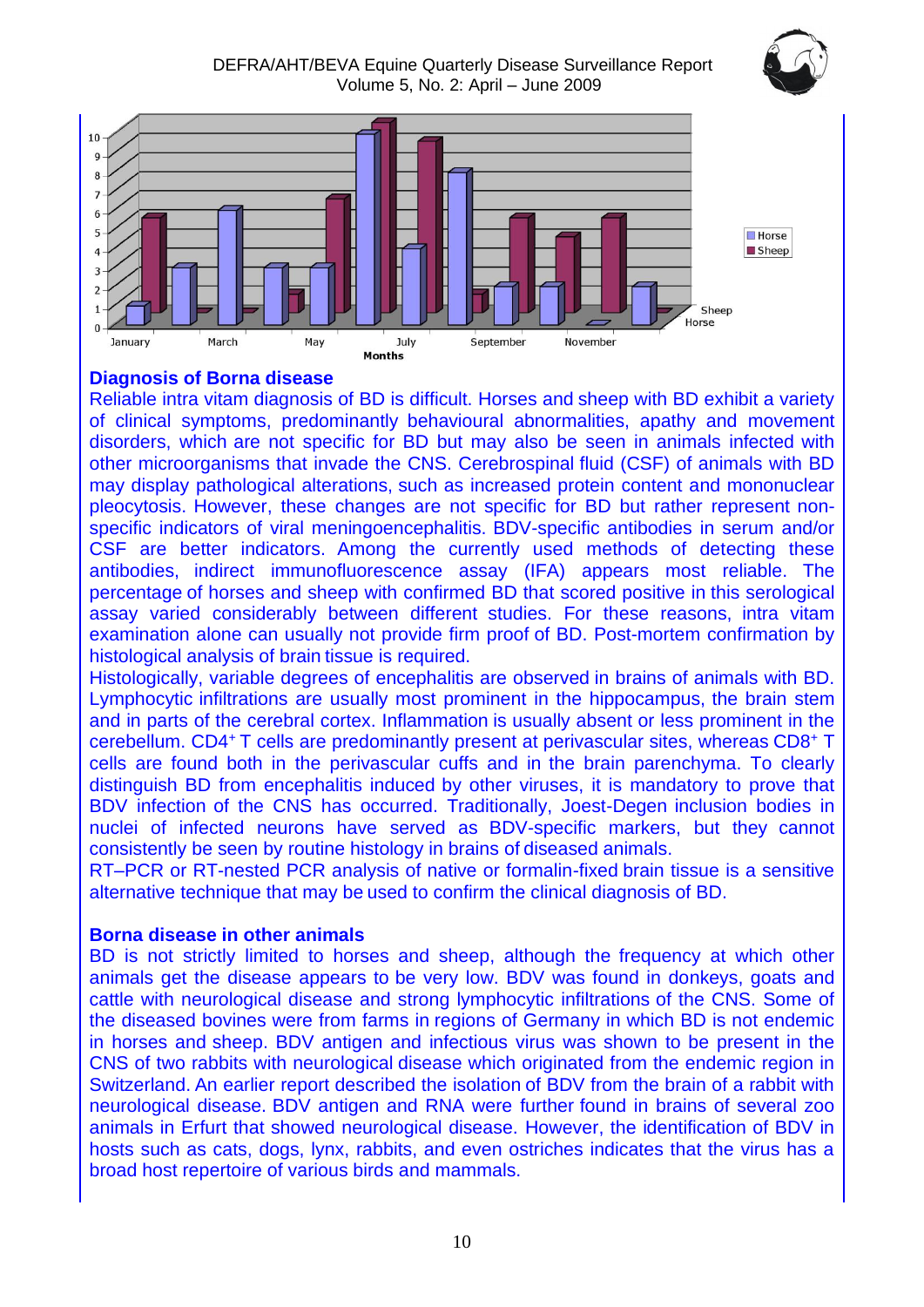

#### **Virus reservoir?**

The search for vectors for BDV has mainly concentrated on subclinically infected horses and small ruminants, wild rodents and other small mammals. We identified BDV-infections without evidence of disease in wild shrews (Crocidura leucodon) captured from an endemic area.

Shrews belong to the order insectivora. Their appearance can be described as something between a mouse and a mole. The bicolored white-toothed shrew, Crocidura leucodon, occurs in the eastern part of Switzerland (Rhine Valley, Tessin), in the Rhône Valley, in the region of Basel, and the Principality of Liechtenstein and it belongs to the genus Crocidura together with two other species which occur in Europe (C.russula and C.suaveolens).

This species have to be considered as a reservoir species, because virus antigen could be demonstrated in various organs using different techniques like immunohistochemistry and real-time RT PCR without showing any pathological lesions.

Exervoir species, because viident ifferent techniques like imminimathological lesions.<br>
course and histopathology of infection. In adult Lewis ranied by clinical symptom<br>
At a later stage of the c<br>
analymptomatic and beha Studies in rats had shown that the clinical course and histopathology of Borna disease varies with the age of the animal at the time of infection. In adult Lewis rats, BDV infection results in severe encephalitis accompanied by clinical symptoms that include hyperactivity, aggressiveness, and ataxia. At a later stage of the disease, surviving animals are apathetic and show signs of dementia and behavioral abnormalities, and their brains show a dramatic loss of neuronal tissue.

Experimental infection of adult mice takes a nonsymptomatic course, an observation previously believed to indicate that this animal species is not suitable for pathogenesis studies. However, BDV frequently induces severe neurological disease in infected newborn mice.

In wild birds, fragments of the BDV p24 and p40 genes from faecal samples collected at a bird pond could be amplyfied. Recently, the existence of an avian bornaviruses was demonstrated and provided as a compelling candidate in the search for an etiologic agent of proventricular dilation disease (PDD).

Ticks had been suspected to be possible vectors for BDV. This however has not been proven so far.

#### **References**

Staeheli, P., C. Sauder, J. Hausmann, F. Ehrensperger, and M. Schwemmle, Epidemiology of Borna disease virus. J Gen Virol, 2000. 81(Pt 9): p. 2123-35.

Hilbe, M., R. Herrsche, J. Kolodziejek, N. Nowotny, K. Zlinszky, and F. Ehrensperger. Shrews as reservoir hosts of Borna disease virus. Emerg Infect Dis. 2006;12:675–7.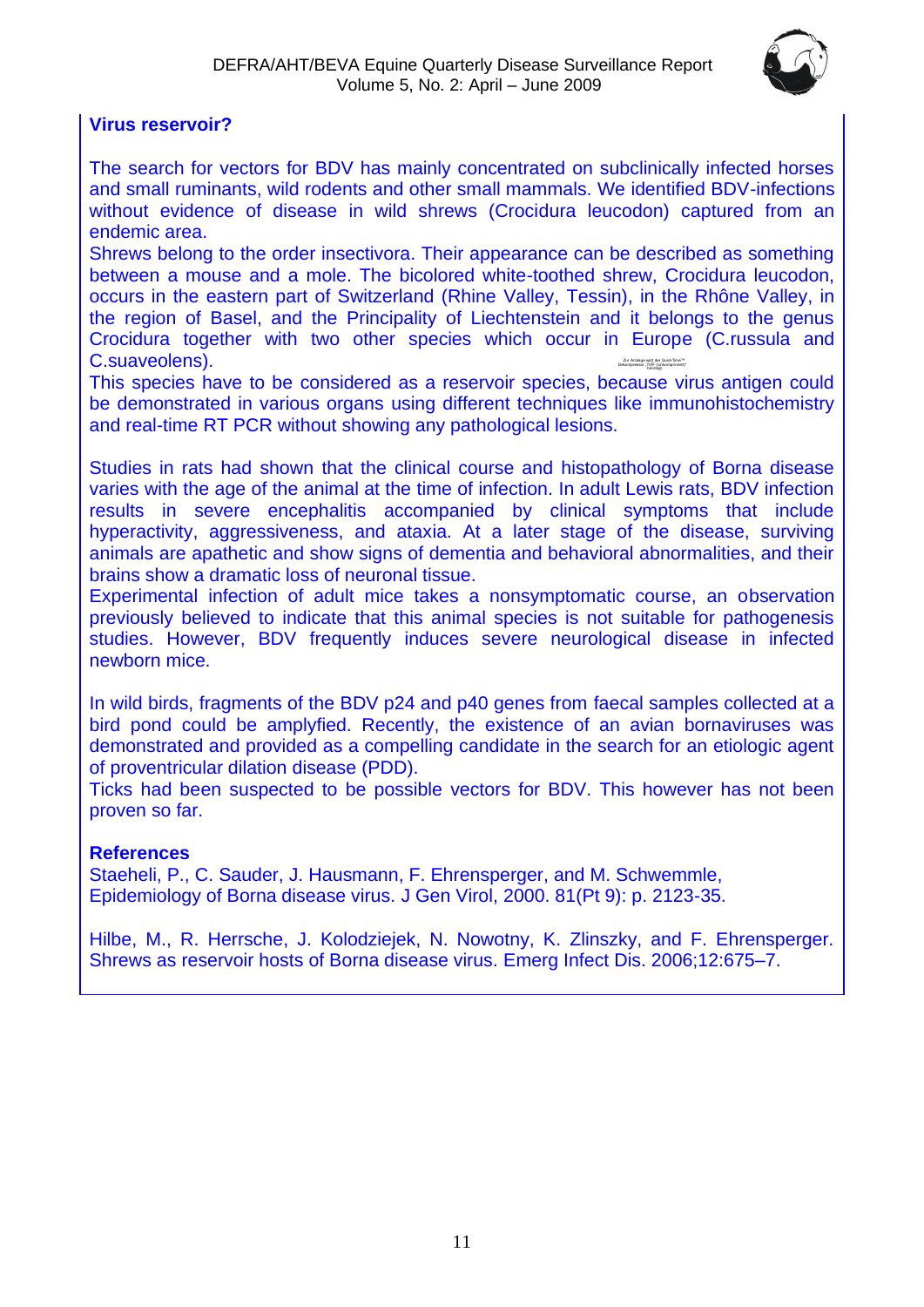<span id="page-11-0"></span>**FOCUS ARTICLE: The importance of West Nile Virus lineage**

animalhealth





Figure 1: Phylogenetic analysis of West Nile Virus lineages (E-protein genome)

Lineage 1 is the most geographically widespread (1a Europe, Africa, Americas & Asia; 1b Kunjin Australia). Lineage 2 has been found in Africa and recently related to avian mortality in Central Europe (Hungary 2004 & 2005, Austria 2008). Lineages 3 and 4 have been identified in Russia and lineage 5 (formerly classified as 1c) in India.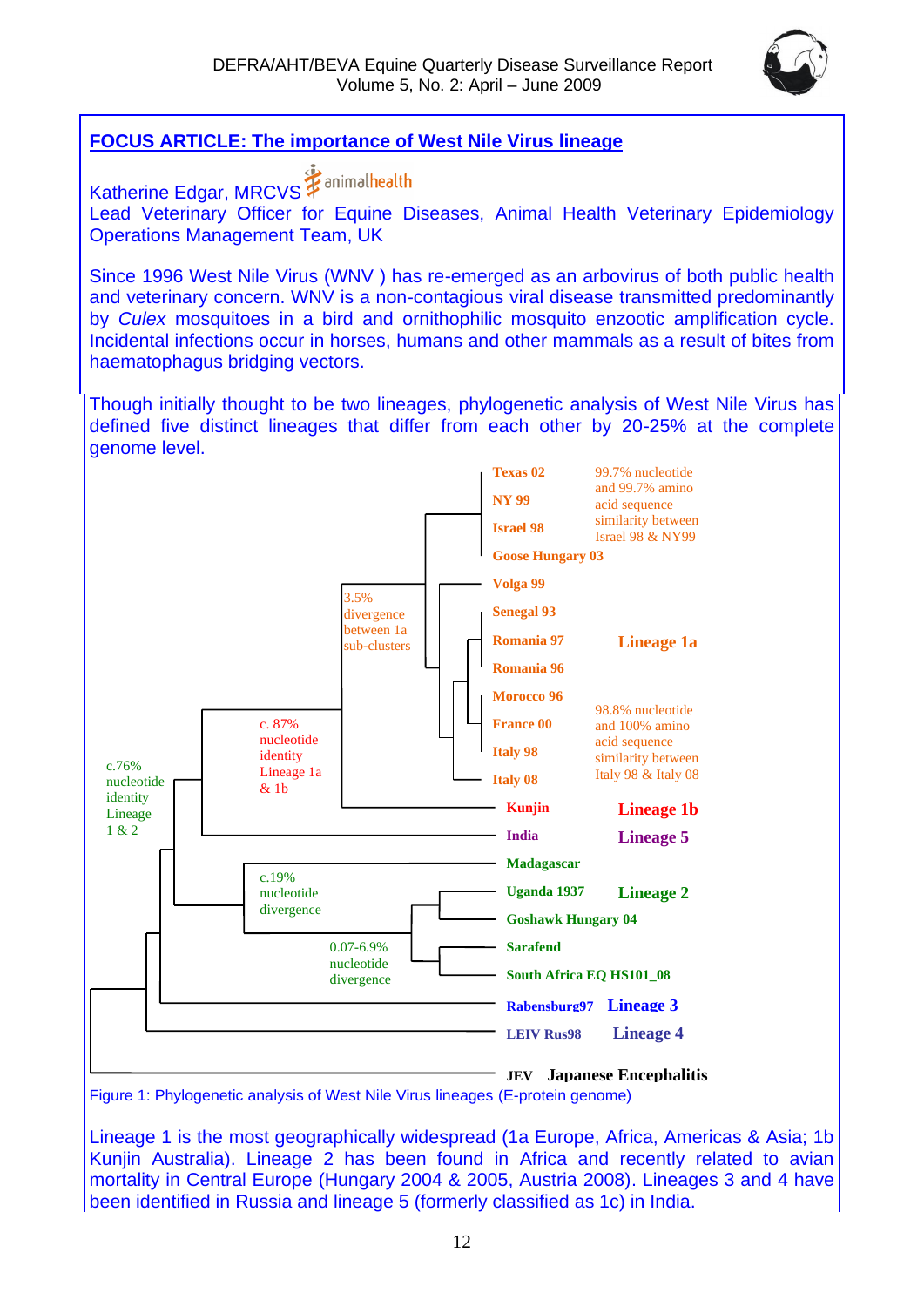

Horses are susceptible to infection by both lineage 1 and 2, however it is not the individual WNV lineage, but the neuroinvasiveness of the individual virus serotypes that influence the development of clinical signs.

WNV presentation is a function of lesion location and produces a neurological syndrome characterised by a combination of clinical signs. The majority of WNV cases are subclinical or present with non-specific signs such as depression, anorexia and stiffness that resolve within 24-48hrs. Mild transient pyrexia  $(38-39^{\circ}C)$  may occur, but is often undetected. Serological investigations in a number of WNV outbreaks indicate that many horses produce antibodies but few develop clinical signs or mortality. WNV infection can however be life threatening to clinically affected horses.



Figure 2: Comparison between observed seroprevalence and mortality rates for WNV lineage 1 and lineage 2 (South Africa 2000-01).

Mortality and recovery rates differ both between and within lineages. In the Italy1998 lineage 1a outbreak the mortality rate was 43%, but all of the horses that did recover did so fully and within a 5-15 day clinical course. This contrasts with the North American lineage 1a WNV outbreaks, where mortality rates ranged up to 43%, but had mean clinical courses >21 days and recovery rates of only 79-93%. This North American lineage 1a WNV serotype then spread into the Caribbean in 2004, with a seroprevalence of 9- 42.3%in the absence of clinical disease. A neuroinvasive Lineage 2 strain in South African 2008 killed 5/7 clinically affected horses. The 2 surviving horses did fully recover after protracted rest over several months. Wider seroprevalence of this strain in South Africa is unknown, however in endemic regions equine WNV may reach high seroprevalence rates. In Romania lineage 1a WNV seroprevalence was reported at 56% in the absence of clinical signs, while maximum seroprevalence of African lineages has been reported at 75- 86% with an annual infection rate of 11-21%.

WNV infections have been confirmed in horses ranging from 4 months to 38 years. Age prevalence does not seem to be lineage related, though a number of equine case studies have shown an age-related incidence in WNV lineage 1a infection in the 6-10 and 10-16 year age brackets. This may not be a true risk but a factor of equine use and mosquito exposure, or biased dependent on the economic or emotional value of the equines and whether reporting of suspect clinical signs is compulsory in that country.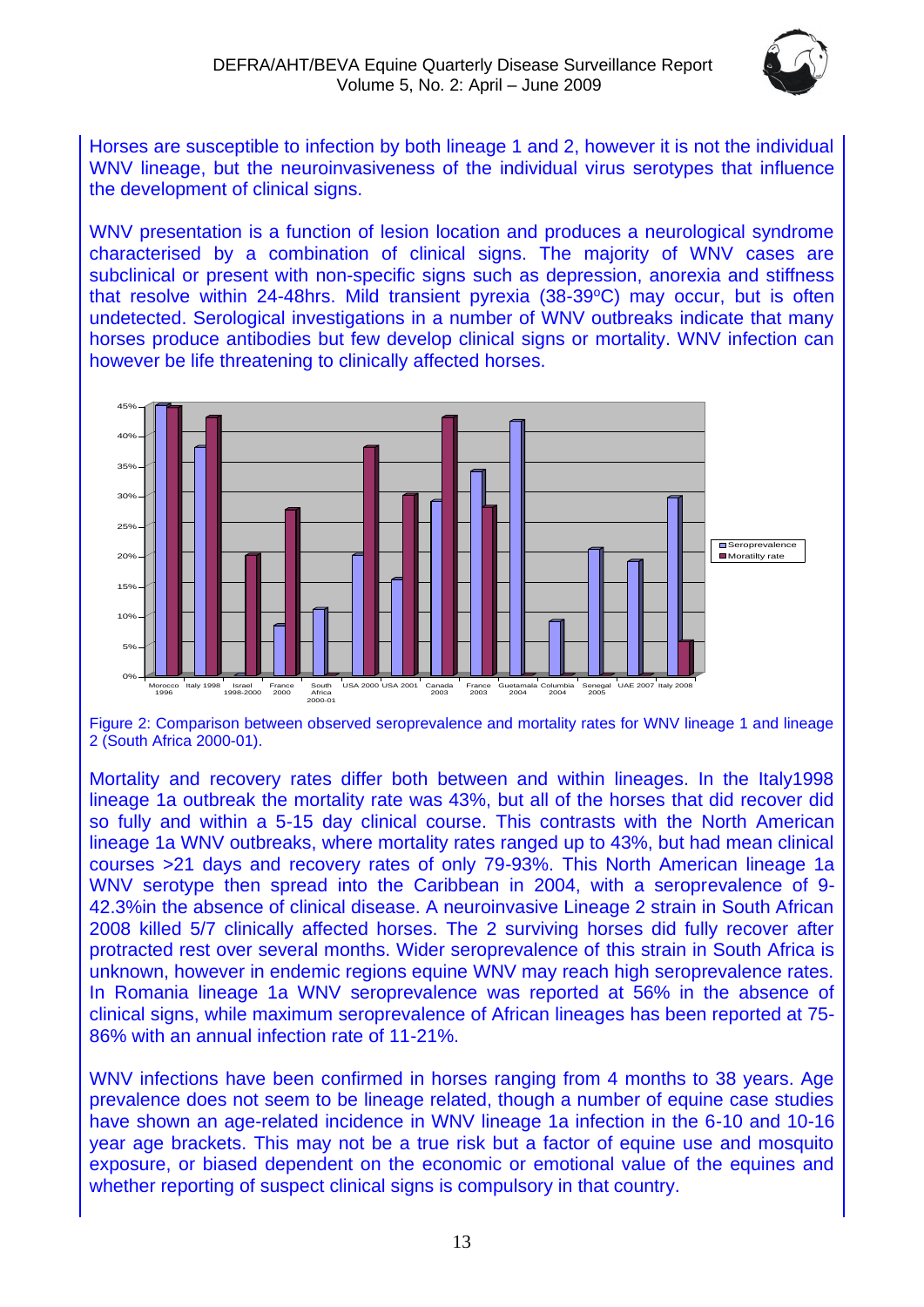

Concurrent disease does not seem to play a major role in the pathogenesis of lineage1a WNV infection in horses; however co-infection in South Africa with African Horse Sickness, even in vaccinated horses, or Equine encephalosis may facilitate the central neuroinvasive quality of WNV lineage 2 leading to a greater case prevalence of blindness and seizures.

Ataxia and weakness are the major presenting clinical signs of WNV. Ataxia and muscle fasciculation may indicate a better prognosis than paresis, paralysis or central nervous signs. Though this is predominantly a function of diffuse lesions and less severe neuronal damage, recumbent horses have a poor prognosis due to intensive nursing requirement and associated secondary problems.



Figure 3: Clinical presenting signs associated with lineage 1 and lineage 2 (South Africa 2008) outbreaks

The risk of WNV introduction into the UK remains very low. Syndromic surveillance and the timely reporting of equine neurological disease can help detect any initial WNV case, regardless of WNV lineage, and provide a vital early warning of WNV circulation in the UK. Timely reporting and diagnosis also allows for more accurate assessment of the geographic distribution of WNV and will guide public health and veterinary preventative control measures with the aim of minimising any subsequent morbidity and mortality.

In the UK WNV is a notifiable disease. Any suspicion of WNV should be reported immediately to your local Animal Health office.

#### **References**

1. Venter M, Human S, Zaayman D, Gerdes GH, Williams J, Steyl J, et al. Lineage 2 West Nile virus as cause of fatal neurologic disease in horses, South Africa. Emerg Infect Dis: Vol.16, No. 5 (Jun 2009).

2 Bondre VP, Jadi RS, Mishra AC, Yergolkar PN, Arankalle VA West Nile virus isolates from India: evidence for a distinct genetic lineage. J Gen Virol. 2007 Mar;88(Pt 3):875-84

3 Guthrie AJ, Howell PG, Gardner IA, Swanepoel RE, Nurton JP, Harper CK, et al. West Nile virus infection of thoroughbred horses in South Africa (2000–2001). Equine Vet J. 2003;35:601–5.

4.Lvov DK, Butenko AM, Gromashevsky VL, Kovtunov AI, Prilipov AG, Kinney R, et al. West Nile virus and other zoonotic viruses in Russia: examples of emerging-reemerging situations. Arch Virol Suppl. 2004;18:85–96

5. Savini G, Monaco F, Calistri P, Lelli R. 2008. Phylogenetic analysis of West Nile virus isolated in Italy in 2008. Euro Surveill;13(48) 19048.

6. Lanciotti RS, Ebel GD, Deubel V, Kerst A J, Murri S, Meyer R, Bowen M et al. Complete Genome Sequences and Phylogenetic analysis of West Nile Virus Strains Isolated from the United States, Europe and the Middle East. Virology 298, 96-105.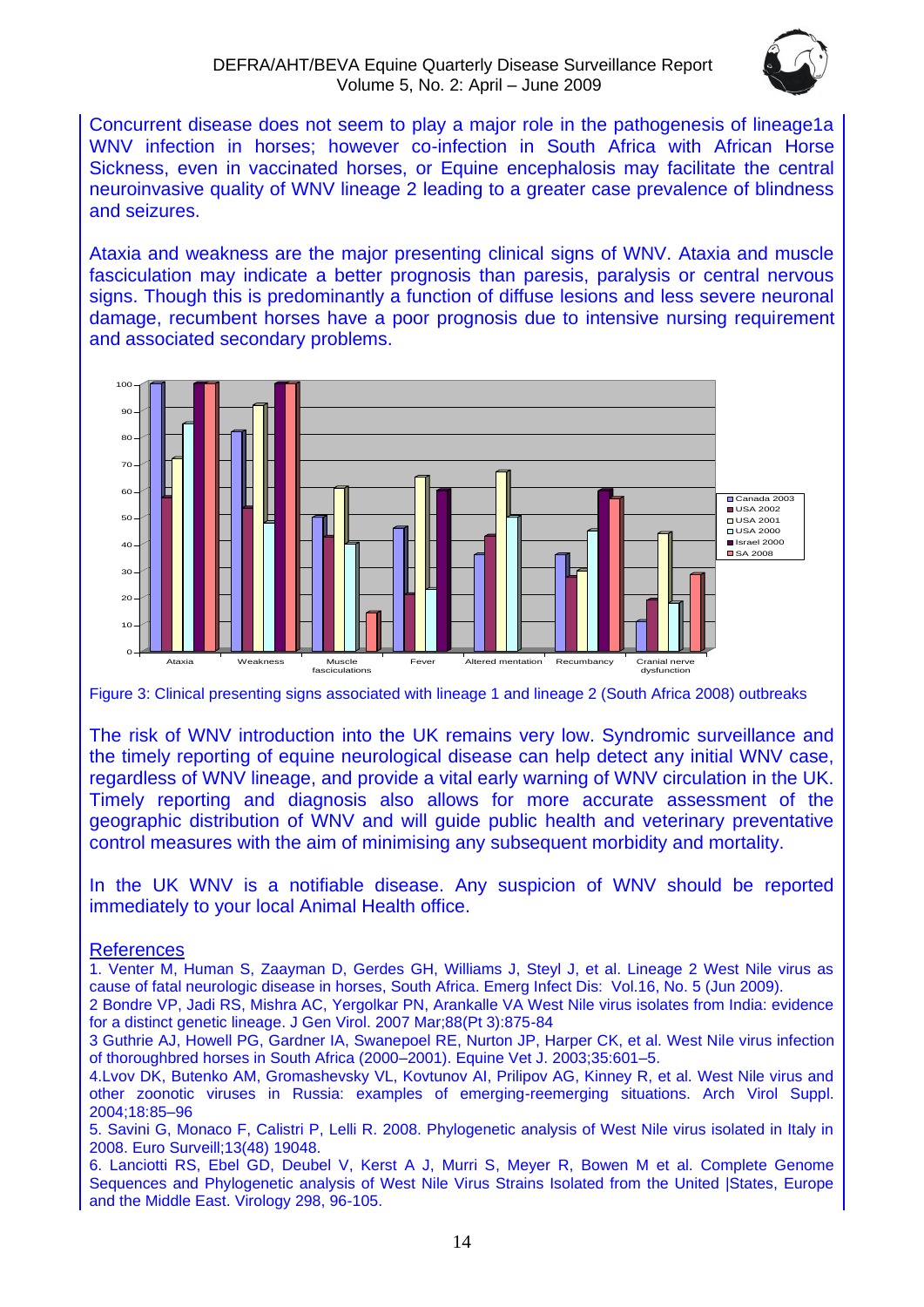

7. Elizabeth M. Botha, Wanda Markotter, Mariaan Wolfaardt, Janusz T. Paweska, Robert Swanepoel, Gustavio Palacios, Louis H. Nel, and Marietjie Venter. Genetic Determinants of Virulence in Pathogenic Lineage 2 West Nile Virus Strains. Emerg Infect Dis: Vol. 14, No. 2 (Feb 2008)

8. Durand B, Chevalier V, Pouillot R, Labie J, Marendat I, Murgue B, Zeller H, Zientara S. West Nile virus outbreak in horses, southern France, 2000: results of a serosurvey. Emerg Infect Dis. 2002 Aug;8(8):777-82. 9. Autorino GL, Battisti A, Deubel V, Ferrari G, Forletta R, Giovannini A. West Nile virus epidemic in horses, Tuscany region, Italy. Emerg Infect Dis (Dec 2002).

10. Cantile C, Di Guardo G, Eleni C, Arispici M: Clinical and neuropathological features of West Nile virus equine encephalomyelitis in Italy. Equine Vet J. 2000 Jan;32(1):31-5.

11. Eileen N. Ostlund, Randall L. Crom, Douglas D. Pedersen, Donna J. Johnson, W. Oliver Williams, and Beverly J. Schmitt. Equine West Nile Encephalitis, United States. Emerg Infect Dis Vol. 7, No. 4 (Jul–Aug 2001)

12. Bakonyi T, Ivanics E, Erdélyi K, Ursu K, Ferenczi E, Weissenböck H, et al. Lineage 1 and 2 strains of encephalitic West Nile virus, central Europe. Emerg Infect Dis Vol. 12, No.4 (Apr 2006)

13. Burt FJ, Grobbelaar AA, Leman PA, Anthony FS, Gibson GVF, Swanepoel R. Phylogenetic relationships of southern African West Nile virus isolates. Emerg Infect Dis (Aug 2002)

14. Tamás Bakonyi, Zdenek Hubálek Ivo Rudolf, and Norbert Nowotny. Novel Flavivirus or New Lineage of West Nile Virus, Central Europe. . Emerg Infect Dis. Vol. 11, No. 2, (Feb 2005)

15. Weese JS, Baird J D, Delay J, Kenney DG, Staempfli H R, Viel L et al. West Nile virus encephalomyelitis in horses in Ontario: 28 Cases. Can Vet J Vol. 44 469-473.

16. Salazr P, Traub-Dargatz J L, Morley P S, Wilmot D D, Steffen D J, Cunningham W E & Salman M D. Outcome of equids with clinical signs of West Nile virus infection and factors associated with death. JAMVA Vol. 225 267-274.

17. Porter M B, Long M T, Getman L M, Giguere S, MacKay R J, Lester G D et al. West Nile Virus encephalomyelitis in horses: 46 cases (2001). JAMVA Vol. 222 1241-1247.

18. Chevalier V, Dupressoir A, Tran A L, Diop O M, Etter E, Sall A A, Gaidet N, Dia M, Soti V & Niang M. Epidemiology and environmental risk factors of West Nile Virus infection in the Senegal river basin. Proceedings of SVEPM 2009 211-215.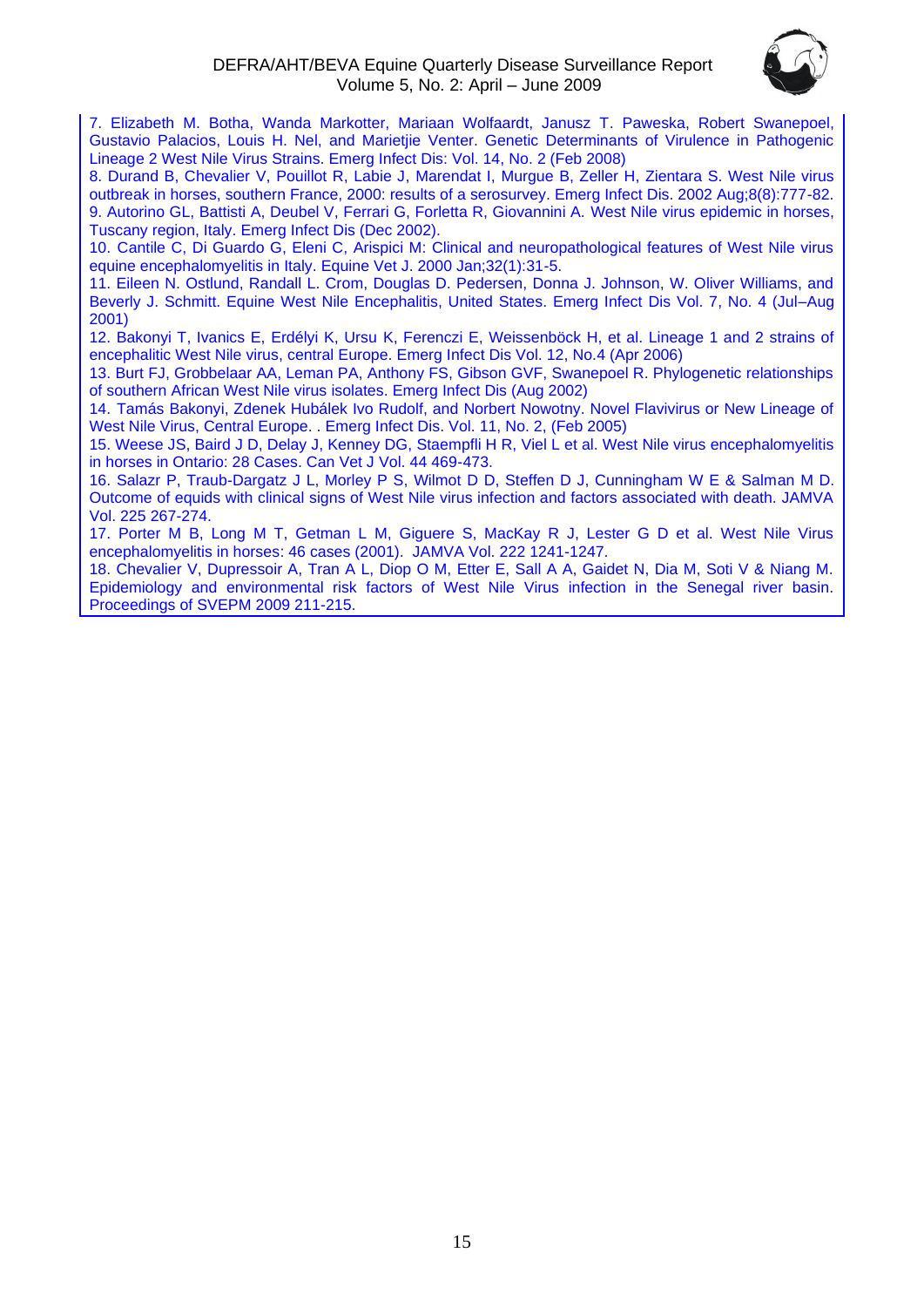

#### **Bacteriology Disease Report for the Second Quarter 2009**

<span id="page-15-0"></span>A summary of the diagnostic bacteriology testing undertaken by different contributing laboratories is presented in Table 2. For contagious equine metritis (CEM) 22 of 28 HBLB approved laboratories contributed data.

#### VLA CEMO Data for the period April to June 2009

We are again pleased to include data relating to CEM testing from the Veterinary Laboratories Agency (VLA), in this quarterly report. The sample population for the VLA is different from that for the other contributing laboratories as the VLA tests are principally in relation to international trade.

No isolates were identified as CEMO positive by HBLB laboratories.

#### **Strangles**

Strangles remains endemic in the UK, especially among parts of the non-Thoroughbred horse population. Diagnoses are confirmed in the UK based on traditional culture of *S.equi* and qPCR on respiratory samples and/or seroconversion using a blood-based ELISA.

#### **Table 2: Diagnostic bacteriology sample throughput and positive results for the second quarter 2009**

|                                              | <b>Number of</b><br><b>Samples</b><br><b>Tested</b> | <b>Number</b><br><b>Positive</b> | <b>Number of</b><br>Contributing<br><b>Laboratories</b> |
|----------------------------------------------|-----------------------------------------------------|----------------------------------|---------------------------------------------------------|
| <b>CEMO (HBLB)</b>                           | 7288                                                | 0                                | 18                                                      |
| <b>CEMO (VLA)</b>                            | 693                                                 | 0                                |                                                         |
| Klebsiella pneumoniae#                       | 70701                                               | 20                               | 18                                                      |
| Pseudomonas aeruginosa                       | 70761                                               | 25                               | 17                                                      |
| Strangles*culture                            | 1905                                                | 134                              | 17                                                      |
| <b>Strangles PCR</b>                         | 883                                                 | 97                               |                                                         |
| <b>Strangles ELISA</b>                       | 1757                                                | 318                              |                                                         |
| <b>Salmonellosis</b>                         | 325                                                 | 6                                | 15                                                      |
| <b>MRSA</b>                                  | 258                                                 | 0                                | 6                                                       |
| <b>Clostridium perfringens</b>               | 53                                                  | 6                                | 4                                                       |
| <b>Clostridium difficile (toxin by ELISA</b> |                                                     |                                  |                                                         |
| or immunochromatography)                     | 54                                                  | 3                                | 3                                                       |
| <b>Borrelia (by ELISA)</b>                   | 16                                                  | 3                                |                                                         |
| Lawsonia intracellularis**                   | 10                                                  |                                  |                                                         |

CEMO = contagious equine metritis organism (Taylorella equigenitalis); HBLB = HBLB accredited laboratories; # = capsule type 1,2,5; VLA = VLA reference laboratory**; \****Streptococcus equi* subsp*.equi*; MRSA = meticillin resistant *Staphylococcus aureus.* \*\* *Lawsonia intracellularis* identified using PCR applied to faeces; <sup>1</sup> reproductive tract samples only

#### VLA Salmonella results

The VLA tested a total of 15 samples of which three were positive (including the two positive samples sent to VLA by the isolating laboratory). From the strains typed by the VLA there were one case of *S. agama,* one of *S. mikawasiwa* and one of *S. newport*.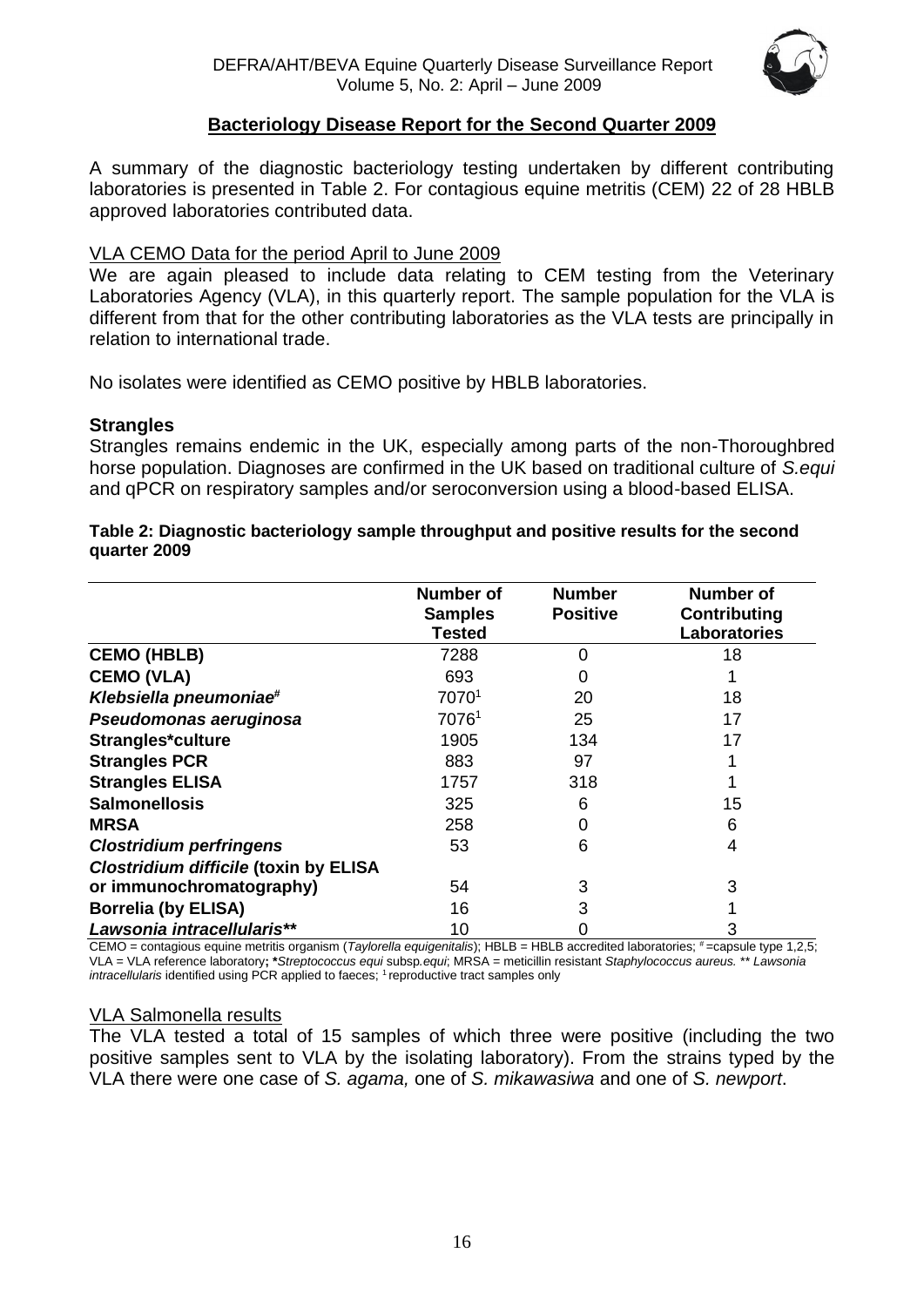

#### **Toxic and Parasitic Disease Report for the Second Quarter 2009**

<span id="page-16-0"></span>A summary of diagnostic toxicosis and parasitology testing undertaken by contributing laboratories is presented in Tables 3 and 4 respectively. Results for toxicosis are based on histopathologically confirmed evidence of disease only (where applicable).

|              |  |  | Table 3: Diagnostic toxicosis sample throughput and positive results for the second |  |  |  |
|--------------|--|--|-------------------------------------------------------------------------------------|--|--|--|
| quarter 2009 |  |  |                                                                                     |  |  |  |

|                       | <b>Number of</b><br><b>Samples</b><br><b>Tested</b> | <b>Number</b><br><b>Positive</b> | <b>Number of</b><br>Contributing<br>Laboratories |
|-----------------------|-----------------------------------------------------|----------------------------------|--------------------------------------------------|
| <b>Grass Sickness</b> | 36                                                  | 23                               | 3                                                |
| Hepatic toxicoses     | 22                                                  |                                  |                                                  |
| Atypical myopathy     |                                                     |                                  |                                                  |
| <b>Tetanus</b>        |                                                     |                                  |                                                  |

**Table 4: Diagnostic parasitology sample throughput and positive results for the second quarter 2009**

|                                  | Number of<br><b>Samples</b> | <b>Number</b><br><b>Positive</b> | <b>Number of Contributing</b> |
|----------------------------------|-----------------------------|----------------------------------|-------------------------------|
|                                  | <b>Tested</b>               |                                  | Laboratories                  |
| <b>Endoparasites</b>             |                             |                                  |                               |
| Ascarids                         | 1029                        | 5                                | 10                            |
| Cyathostomes                     | 838                         | 167                              | 8                             |
| Dictyocaulus                     | 484                         | 3                                | 8                             |
| <b>Strongyles</b>                | 5111                        | 811                              | 16                            |
| Tapeworms (ELISA based testing)* | 923                         | 636                              | 4                             |
| Tapeworms (Faecal exam)          | 895                         | 14                               | 7                             |
| Trichostrongylus                 | 22                          | 0                                |                               |
| Strongyloides                    | 1011                        | 5                                | 10                            |
| Oxyuris equi                     | 54                          | $\mathbf 0$                      | 2                             |
| Fasciola                         | 102                         | 14                               | $\overline{2}$                |
| Coccidia                         | 43                          | 6                                | 1                             |
| Cryptosporidia                   | $\overline{2}$              | 1                                | $\overline{2}$                |
| <b>Ectoparasites</b>             |                             |                                  |                               |
| <b>Mites</b>                     | 458                         | 0                                | 11                            |
| Lice                             | 330                         | 3                                | 10                            |
| Ringworm                         | 411                         | 82                               | 16                            |
| Dermatophilus                    | 205                         | 11                               | 6                             |
| Candida                          | 16                          | $\mathbf 0$                      |                               |

#### **Grass sickness surveillance data (www.equinegrasssickness.co.uk):**

A total of five Equine Grass Sickness cases were submitted to the surveillance scheme between April and June this year.

It should be noted that the grass sickness surveillance scheme receives data from a wider population in comparison to the data presented in Table 3 and different diagnostic criteria were used. For more information about the grass sickness surveillance please refer to previous reports published in Vol.4 No.2 and Vol.2 No.4.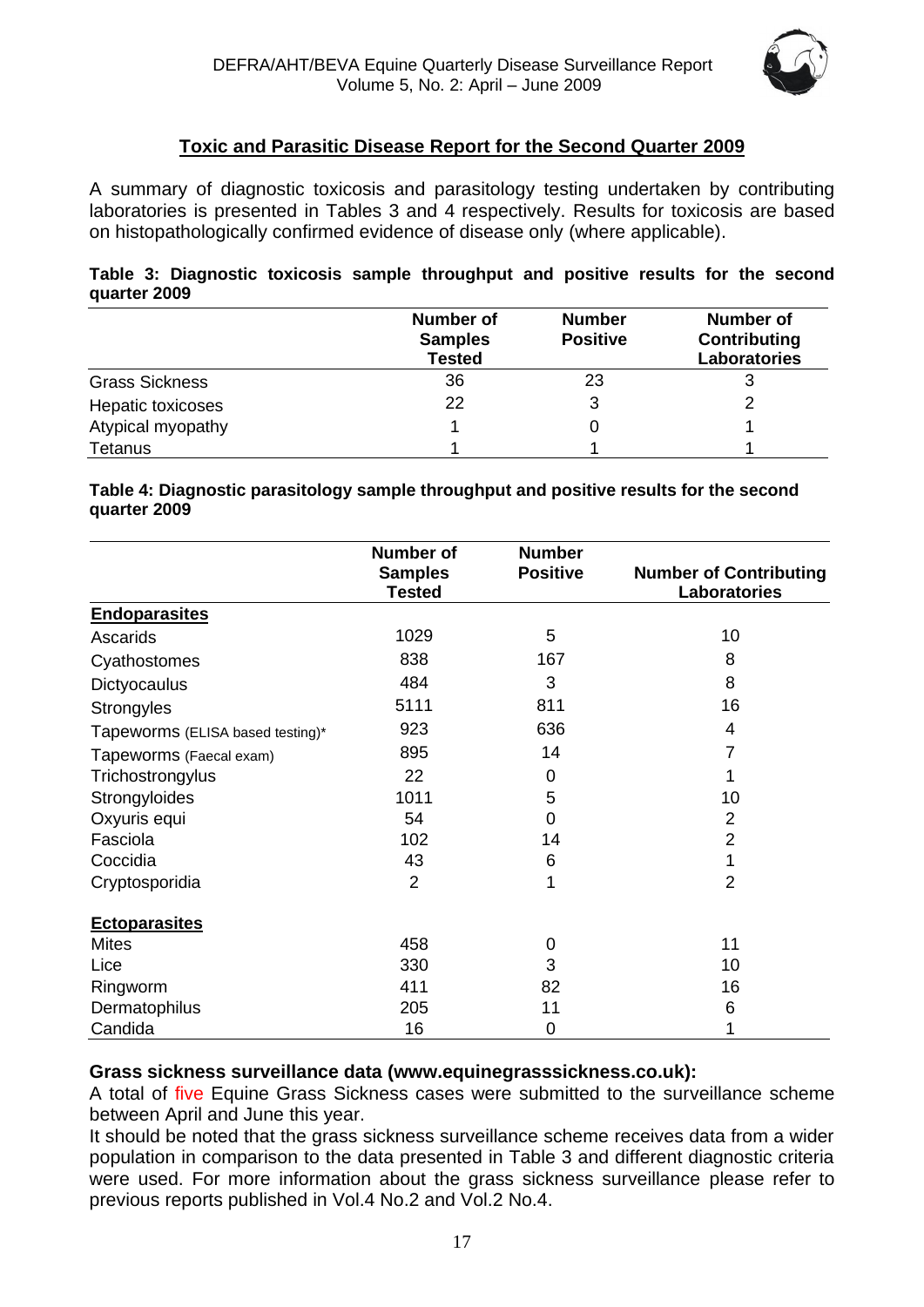

#### **Report on Post Mortem Examinations for the Second Quarter 2009**

#### <span id="page-17-1"></span><span id="page-17-0"></span>**East Anglia**

*A total of 58 cases were examined including 28 aborted fetuses.*

Of the aborted fetuses examined this quarter, umbilical cord torsion was suspected as the precipitating cause in 4/28 cases. Other non-infectious causes included one case of premature placental separation and one case of meningocoele.

Equine Herpes Virus 1 (EHV-1) was found to be the cause for 10 abortions. Diagnosis of EHV in general was based on positive PCR and typical histopathologic changes, in some cases including immunohistochemistry. Two aborted fetuses were submitted for EHV clearance only and were negative. Other infectious causes of abortion included two cases of placentitis.

Four cases of non-infectious (intrapartum) stillbirths were examined, one of which was associated with abnormal in utero presentation combined with an early detachment of the placenta.

A male thoroughbred foal was born full term and alive but died immediately after birth due to a non-infective cause. Further cases of neonatal death were reported as dystocia associated (2), sepsis (1), hydrocephalus (1), cleft palate (1), tumorous lesion (1) and intestine strangulation (1).

A newborn thoroughbred foal which survived only for 12 hours had poor viability due to lung atelectasis and placentitis (hypoxia, foetal stress, meconium aspiration in utero).

In a two day old Welsh filly foal which died suddenly, *E.coli* septicaemia was diagnosed post mortem.

In a 36 hour old colt foal that died suddenly, multifocal necro-suppurative embolic nephritis and adrenalitis was diagnosed post mortem. The random distribution of lesions, and the frequent targeting of glomeruli were consistent with sepsis. The pulmonary changes most likely indicated this animal died of septic shock, a finding supported by the presence of adrenal cortical haemorrhage, which is often associated with death due to shock. Septicaemia in foals is not uncommon, and may be associated with in utero bacterial disease, or may be due to neonatal infection and subsequent septicaemia. No evidence of bacterial infection, i.e. umbilical abscess etc, was identified in this case to indicate the source of infection, however in neonatal foals with inadequate colostrum, minor infections may progress rapidly to a septic state. Bacterial culture from liver, lung and kidney revealed infection with *Pasteurella pneumotropica*, an opportunistic bacterium.

A thoroughbred foal was born three weeks early but was initially normal at birth. About four hours later it started to show classical signs of Hypoxic Ischemic Encephalopathy and had to be euthanized at 36 hours of age due to severe progressive seizure activity, renal failure and ileus. Gross post mortem examination was unremarkable.

A three day old Trotter cross foal was examined post mortem after having died while under veterinary care due to septic fetlocks. At death this three day old foal was thin,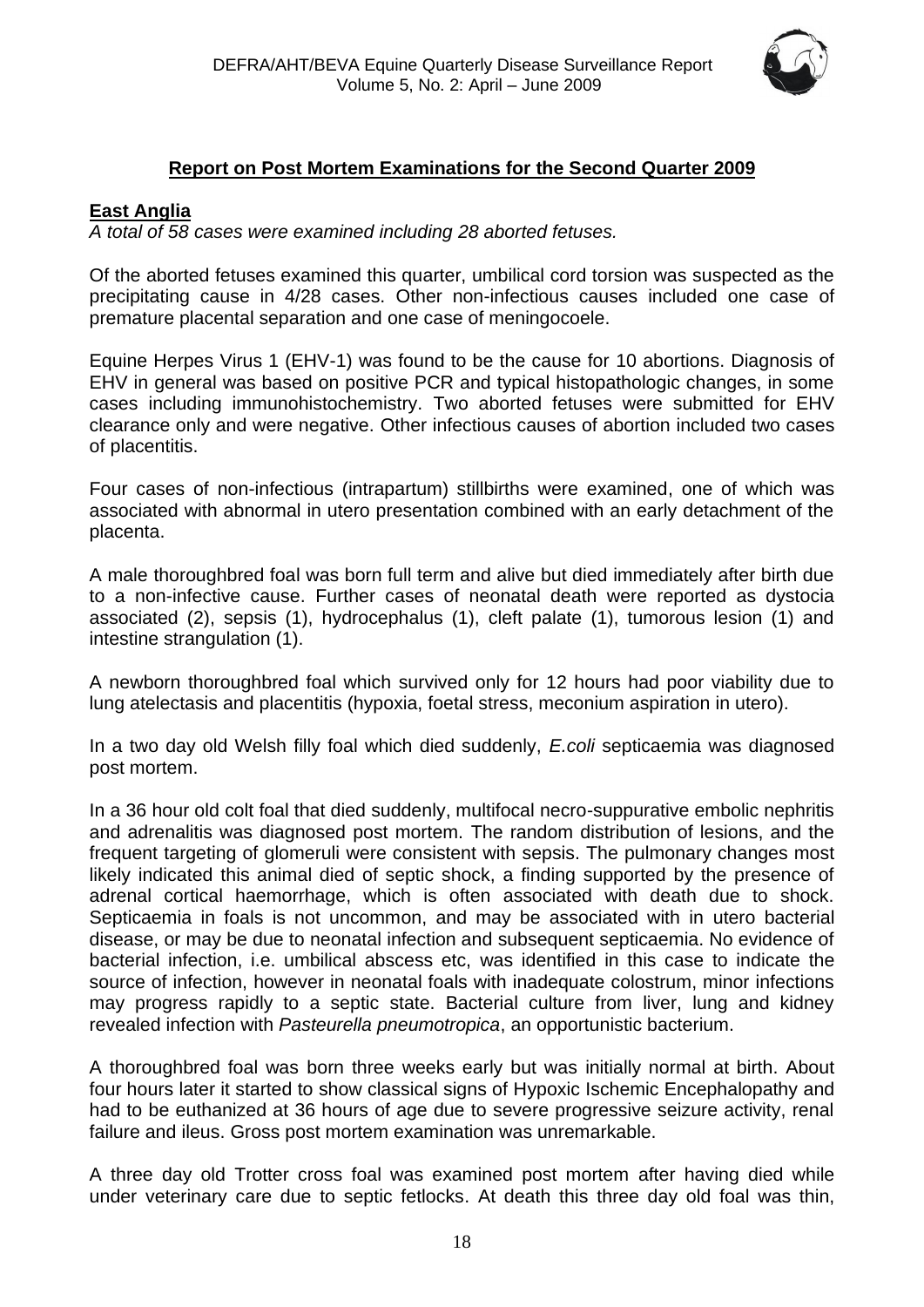

dehydrated and had atrophic lymphoreticular tissues. The history and postmortem findings indicated that the fetlock joint sepsis was clinically evident at one day of age, and well established by three days when it died. This, together with the severe deep gastric ulceration, confirmed that the foal had been compromised from an early age. In spite of treatments *Pasteurella trehalosi* (*P. haemolytica* var.) was grown from both a septic fetlock and lung tissues. The recent lung changes, including the pulmonary vascular changes (perivascular haemorrhages and early necrotising vasculitis) are likely to have been of most significance in causing death. However, it is not possible to identify exactly what initiated or potentiated these changes; bacterial toxins and an adverse response relating to the plasma infusion are possible contributory factors.

Grass sickness was diagnosed in a six year old Welsh pony mare and an eight year old thoroughbred mare, based on histology showing widespread degeneration of neurons with extensive chromatolytic changes in the anterior mesenteric ganglion and the anterior cervical ganglion.

An 11 year old warmblood stallion died shortly after bone marrow aspiration from the sternum. Post mortem examination revealed a haemopericardium due to perforation of the right ventricular heart wall.

An eight month old Hanoverian cross colt presented with acute diarrhoea after a short course of NSAIDs and required euthanasia despite of a week of hospitalization and intensive treatment. Post mortem examination revealed that the clinical deterioration of the yearling was attributable to a severe ulcerative typhlitis, with localised peritonitis. Bacterial culture proved negative for *Salmonella* and *Campylobacter* species, but did yield potential pathogens of *Streptococcus zooepidemicus* and *Pasteurella trehalosi*. It is possible that concurrent antibiotic therapy may have modified the results of bacterial culture, but it was concluded that bacterial infection had caused the very severe typhlitis. An additional finding was evidence of nephritis, which may have been secondary to the enteric infection. A further incidental finding was superficial oesophagitis associated with yeast colonisation. There was no evidence of gastric ulceration or renal pelvic necrosis, which are sometimes reported as adverse responses to non-steroidal antiinflammatory drug therapy. There was also no evidence of significant endoparasitism.

A case of Equine Protozoal Myeloencephalitis (EPM) was presumptively diagnosed in a six year old ataxic thoroughbred mare imported from the USA based on a weak positive result in a Western Blot analysis conducted on a serum sample. This result was suggestive of exposure but did not confirm active infection (please see also pm-report West Midlands Vol.5 Nr.1). The mare initially responded well to treatment, but was euthanized on humane grounds after a relapse (recumbency). Post mortem and histopathological examination revealed lymphohistiocytic, multifocal, severe, meningoencephalomyelitis with intralesional schizonts. The histopathological pattern is consistent with a haematogenous brain infection by microparasites of the Apicomplexa family. Even though intralesional organisms were detected microscopically, any further classification regarding *Sarcocystis neurona*, which induces the so-called equine protozoal myeloencephalitis (EPM), or Neospora species would require further immunohistochemical or PCR testing. The extent of the brain lesion and the associated decay of descending and ascending spinal cord fibres explain the clinical picture sufficiently. The inflammatory and destructive process appeared to have been active for at least several weeks.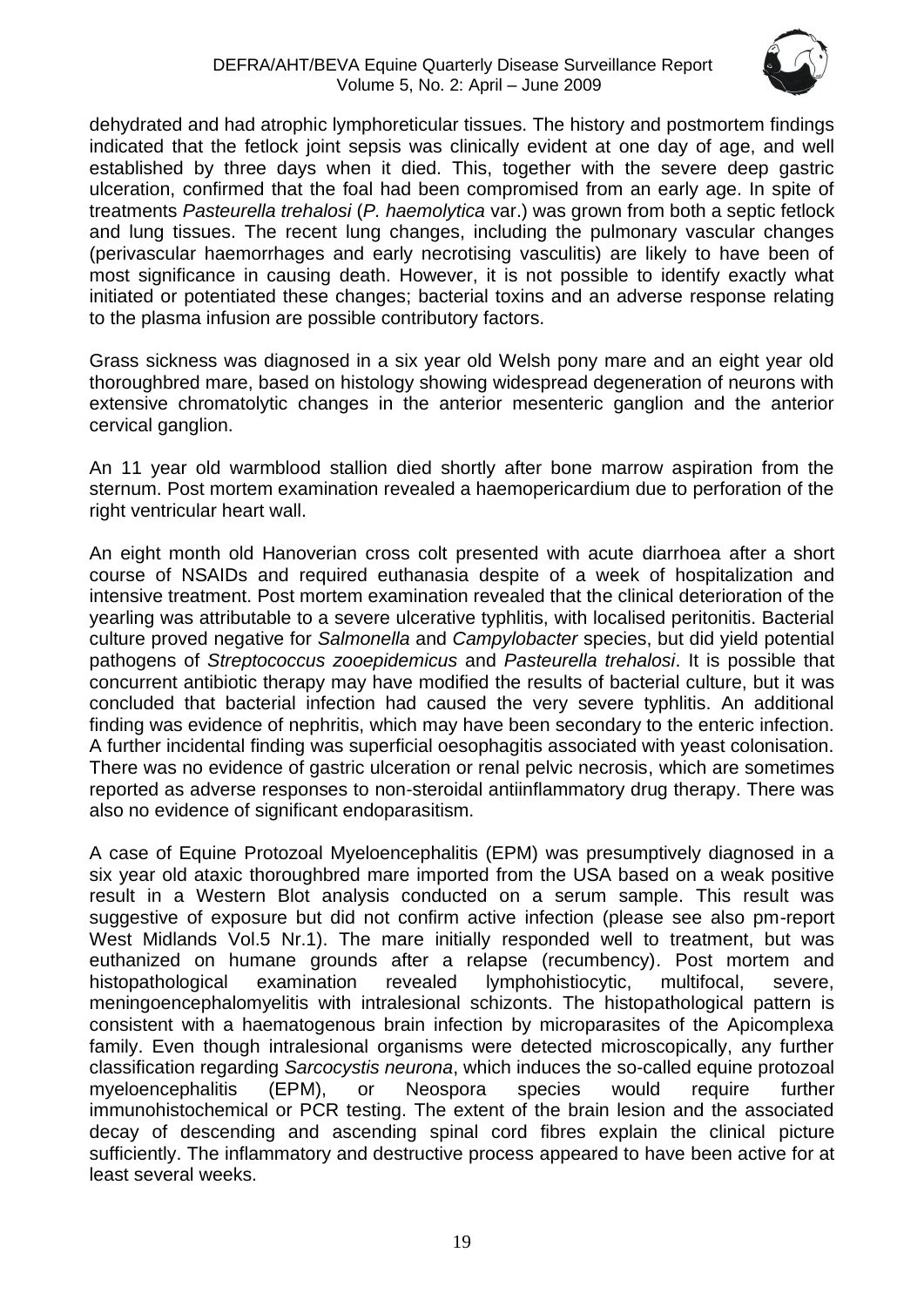

A zebra yearling colt was examined post mortem and found to have suffered spinal trauma. He collapsed suddenly andmovement was still possible in all four limbs, but he couldn't get up. Radiographic examination showed instability at C2-C3. The main post mortem finding in this animal was a cervical spinal sub-luxation at C2-C3, presumably due to external blunt trauma, and severe soft tissue alterations such as laceration of the paraaxial and epaxial musculature of the neck, rupture of the synovial membrane and ligaments of the C2-C3 articulation and a subsequent contusion of the corresponding spinal cord segment. Thorough investigation of macerated and boiled vertebral column ruled out pre-existing orthopaedic problems or gross instability of the cervical spinal cord that might have led to a so-called Wobbler syndrome. Whether or not the trauma had been caused by other zebras of the same group cannot be answered for sure. Coincidental findings in this animal were a high ascarid burden and associated eosinophilic enteritis. Furthermore, there was a mild multifocal broncho-interstitial pneumonia noted in the samples taken from the lungs, the aetiology of which remains uncertain at the present stage.

A nine month old female Grevy zebra was diagnosed at post mortem with a fracture at the C2/C3 articulation with damage to the spinal cord, and a much older bony lesion at C3/C4. It was very likely that the zebra has sustained two separate neck injuries.

The head of a five year old Dutch warmblood mare was examined post mortem. The mare had shown progressive neurological signs (vestibular signs including head tilt, nystagmus, hyperaesthesia and possible visual impairment) and abnormal behaviour. No abnormalities were found.

A thoroughbred filly of unknown age presenting with a suspected skull fracture and blood coming from the nares was examined post mortem. Macroscopic examination revealed severe comminuted fractures of the cranium, occipital, parietal and sphenoid bones. There was sub-total transection of the spinal cord at C1 and severe haemorrhage in the frontal, caudal maxillary and conchal sinuses. There is no evidence on gross examination of any possible underlying condition in this animal, which may have predisposed her to either pain or a neurologic condition. Fracture of the occipital and basisphenoid bone are the most common sites of fracture in horses that rear back and fall over. Fracture of these bones by other means is difficult to obtain, and considered unlikely in the absence of gross evidence of severe bodily trauma.

Single cases of fibrocartilage embolism, pedunculated lipoma with strangulation of small intestine, dermal and subcutaneous lymphosarcoma, spindle cell sarcoma, tibial fracture and femoral fracture were reported.

Additional single cases of lymphosarcoma, pleuritis, ruptured caecum, gastric rupture, large colon torsion, and enteritis have also been observed during post mortem investigations.

#### <span id="page-19-0"></span>**Home Counties**

*Nine cases were examined this quarter.*

Two neurological cases were reported including a case each of equine degenerative myeloencephalitis and cholesteatoma.

Two animals which presented with colic signs were examined post mortem; one was subsequently diagnosed with a strangulating lipoma.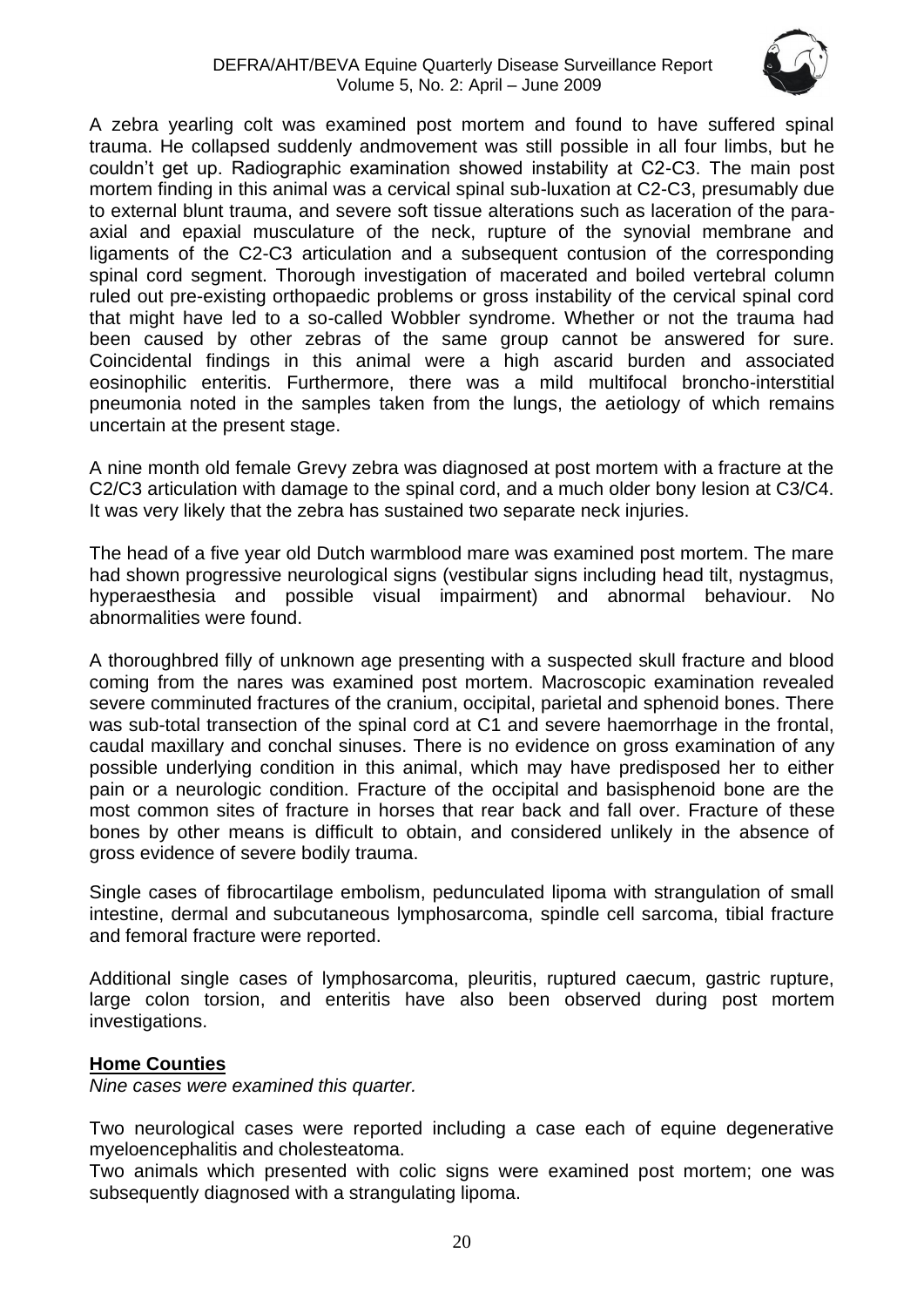

Additional cases consisted of a pars intermedia adenoma, a C-cell adenoma of the thyroid gland, a melanoma, end stage kidney disease, weight loss with hypercalcemia, and a case of ulcerative cystitis.

#### <span id="page-20-0"></span>**South West**

*Four cases were examined during this quarter.*

In two donkeys liver cirrhosis was diagnosed by gross post mortem examination and histology. In two other donkeys laminitis was diagnosed clinically and at post mortem examination.

A case each of squamous cell carcinoma in the nasopharynx and rib fracture with pericarditis and pyothorax were diagnosed at gross post mortem examination and histology.

#### <span id="page-20-1"></span>**Scotland**

*Four cases were examined post mortem this quarter.*

There were two cases of grass sickness, one case of spinal deviation, and one case of hepatic lipidosis.

#### <span id="page-20-2"></span>**Northern Ireland**

*Ten cases, including one fetus, were examined this quarter.*

Hepatic lipidosis was diagnosed in a four year old Shetland pony that had aborted two weeks previously and then presented as dull, stiff and dyspnoeic. At gross post-mortem examination widespread icterus and typical fatty change affecting the liver were evident. No cause for the abortion was found in the foetus.

Clostridial myositis was diagnosed in a two year old pony that had previously presented with sudden onset swelling of the throat and neck 48 hours prior to death. At gross post mortem examination there was marked swelling and oedema of the head and haemorrhage, oedema and necrosis of the left caudal neck musculature. Histological examination showed evidence of myofibril necrosis, emphysema, oedema, leucocyte infiltration and numerous rod-shaped bacteria.

Post mortem examination of a ten day old foal identified the cause of death as a large perforated duodenal ulcer, which had resulted in the leakage of intestinal contents into the abdomen and a widespread fibrinous peritonitis.

Parasitic gastroenteritis with an elevated faecal strongyle egg count was identified in an adult donkey that was presented for post mortem examination in poor body condition.

Colisepticaemia and arthritis was diagnosed in a three day old foal.

*Strongyloides westeri* infection was diagnosed in an eight week old foal that had died suddenly.

Other post mortem submissions included trauma to the head and tearing of the right longissimus dorsi muscle in a four year old horse that had died suddenly. A case of suspected drowning was also investigated and for one case no diagnosis was reached.